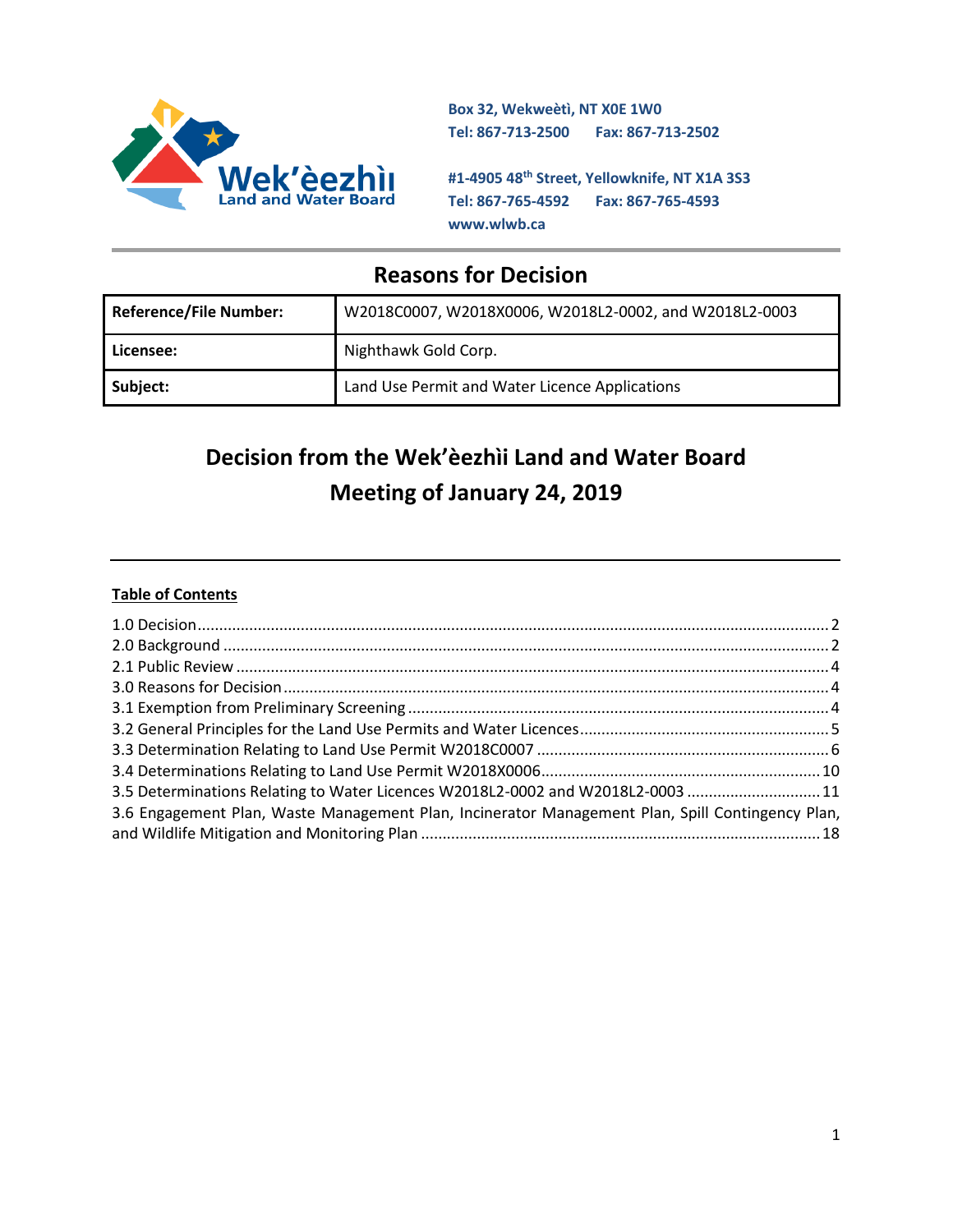## <span id="page-1-0"></span>**1.0 Decision**

On January 24, 2019, the Wek'èezhìi Land and Water Board (the Board) met to consider a request by Nighthawk Gold Corp (Nighthawk) for the approval of Land Use Permits W2018C0007 and W2018X0006, and Water Licences W2018L2-0002 and W2018L2-0003. The Board has:

- 1. confirmed that all four Applications submitted by Nighthawk are exempt from preliminary screening in accordance with the Exemption List Regulations;
- 2. issued Type A Land Use Permit W2018C0007 for a period of 5 years;
- 3. issued Type A Land Use Permit W2018X0006 for a period of 5 years;
- 4. issued Type B Water Licences W2018L2-0002 and W2018L2-0003, each for a period of 5 years;
- 5. requested that sixty days prior to water use (from sources other than Steeves Lake and Baton Lake), Nighthawk must submit a Water Use Plan for Water Licences W2018L2-0002 and W2018L2-0003 that contains the following information:
	- a. Name and location of Water Source(s), Timing of Use, and Maximum Quantity of Water use (m $3$ );
	- b. An estimate of the volume and maximum ice thickness for the Water source(s);
	- c. Any available bathymetric information, including maximum depths; and
	- d. Any available information on other Water uses from the source(s).
- 6. directed Nighthawk to post the securities within 120 days of the Issuance of the authorizations;
- 7. directed Nighthawk to use unit costs provided in the RECLAIM model, and to submit supporting information when using specified costs or allowances, in future security estimates;
- 8. stated that the Board recognizes the need for Nighthawk to assess and potentially refine the security estimate during the ICRP review;
- 9. approved Version 3.0 of the Engagement Plan, and direct Nighthawk to include information on engagement specific to closure and reclamation in a revised version of the Engagement Plan. Nighthawk must work with Board staff to determine a timeline for this submission, which must be submitted no later than December 2020;
- 10. approved Version 3.0 of the Waste Management Plan, and direct Nighthawk to submit Version 3.1 of the Waste Management Plan by February 28, 2019. Nighthawk is to work with Board staff to determine an alternative submission date if this timeline cannot be met. Version 3.1 must include the revisions as discussed in section 3.6.2;
- 11. approved Version 3.0 of the Spill Contingency Plan, and direct Nighthawk to submit Version 3.1 of the Spill Contingency Plan by February 28, 2019. Nighthawk is to work with Board staff to determine an alternative submission date if this timeline cannot be met. Version 3.1 must include the revisions as discussed in section 3.6.3; and
- 12. requested Nighthawk to work collaboratively with the GNWT-ENR and the Wek'èezhìi Renewable Resources Board on wildlife management aspects.

#### <span id="page-1-1"></span>**2.0 Background**

Nighthawk is a junior gold exploration company in the preliminary stages of mineral exploration. Its primary exploration property is the Indin Lake Gold Project, which is located in the Wek'èezhìi area.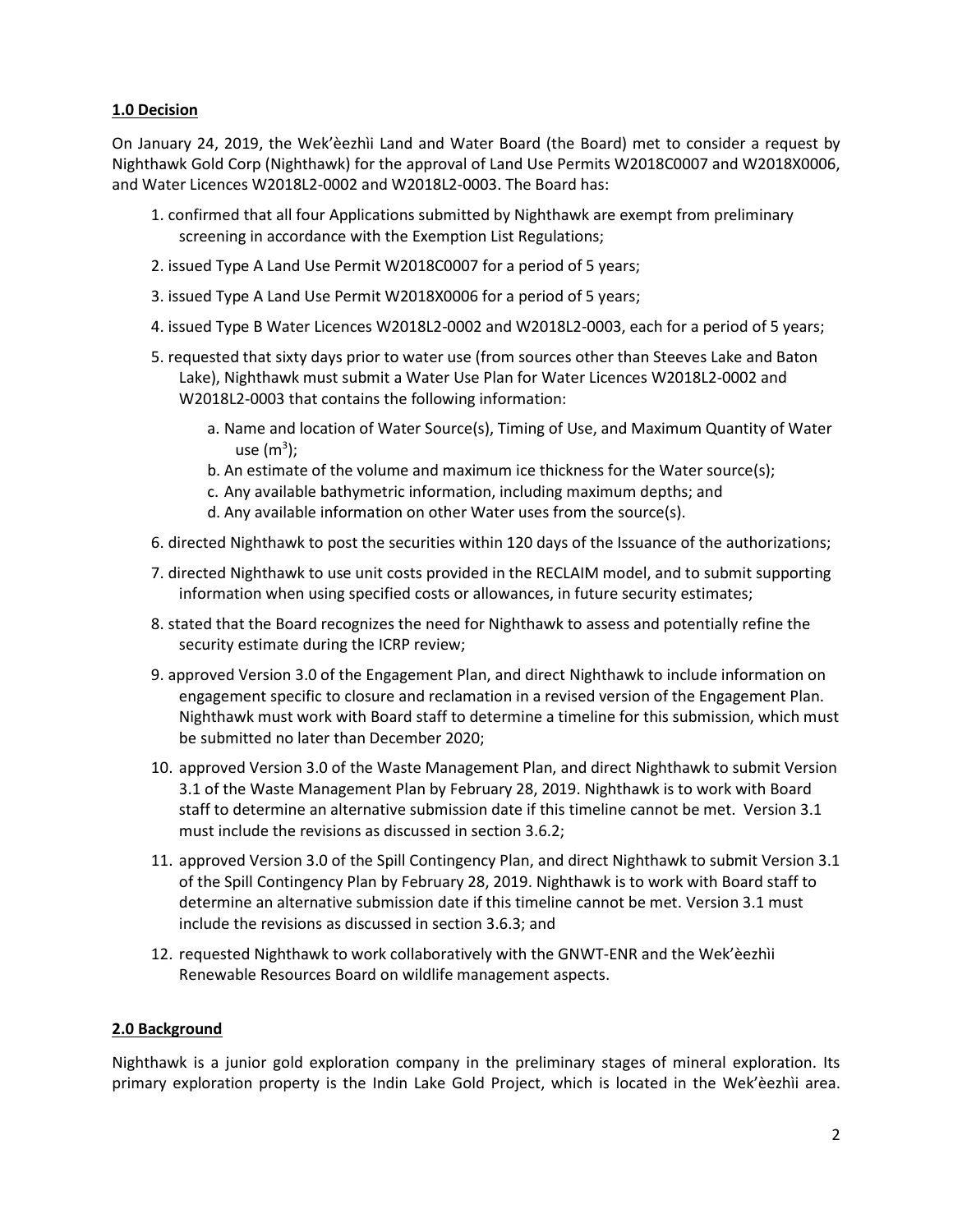Nighthawk's Indin Lake Gold Project consists of mineral leases and staked claims in an 899km<sup>2</sup> area, and contains the former Colomac Mine (222km north-northwest of Yellowknife), the Damoti Lake exploration area (200km north-northwest of Yellowknife), and several other former exploration sites. In December 2011, Nighthawk negotiated an agreement with Crown-Indigenous Relations and Northern Affairs Canada (CIRNAC) to remediate the Diversified/Indigo Mine (205km north-northwest of Yellowknife), Spider Lake exploration site (233km north-northwest of Yellowknife), and Chalco Lake exploration (210km north-northwest of Yellowknife) site in exchange for mineral claims and leases at the Colomac site.

On September 28, 2018, Nighthawk submitted Applications for a Permit for remediation activities on non-federal lands, a Permit for exploration activities on federal and non-federal lands, and two Licences for activities on federal and non-federal lands respectively. The Applications were for Nighthawk to continue their exploration and remediation activities in the Indin Lake Gold Project area. With the Applications, Nighthawk included an Engagement Plan,<sup>1</sup> Waste Management Plan,<sup>2</sup> Incinerator Management Plan,<sup>3</sup> Spill Contingency Plan,<sup>4</sup> Wildlife Mitigation and Monitoring Plan,<sup>5</sup> and a RECLAIM estimate<sup>6</sup> (including notes<sup>7</sup> and spreadsheets<sup>8</sup>). Nighthawk also submitted draft Permits,<sup>9,10</sup> and Licences, $11,12$  and made payments for the Application fees and Water Use fees. After conducting a completeness check of the Application, the Board communicated to Nighthawk that the Application was incomplete.<sup>13</sup> The Application did not contain the following:

- 1) evidence of pre-submission engagement;
- 2) evidence of agreement to access Tłįcho Lands from the Tłįcho Government;
- 3) a complete description and summary of land use activities;
- 4) required information regarding the construction and use of camps; and
- 5) GIS data.

 $\overline{a}$ 

The Board also recommended Nighthawk submit a Water Licence Questionnaire that was referenced in the initial application. On October 16, 2018, Nighthawk re-submitted<sup>14</sup> the Permit<sup>15,16</sup> and Licence<sup>17,18</sup>

<sup>1</sup> See WLWB Registry for Nighthawk – [Engagement Plan](http://registry.mvlwb.ca/Documents/W2018C0007/Nighthawk%20-%20Engagement%20Plan%20-%20Version%203.0%20-%20Oct%2016_18.pdf) – Version 3.0 – Sep 20\_18

<sup>&</sup>lt;sup>2</sup> See WLWB Registry for <u>Nighthawk – [Waste Management Plan](http://registry.mvlwb.ca/Documents/W2018C0007/Nighthawk%20-%20Waste%20Management%20Plan%20-%20Version%203.0%20-%20Sep%2020_18.pdf) – Version 3.0 – Sep 20\_18</u>

<sup>&</sup>lt;sup>3</sup> See WLWB Registry for Nighthawk – [Incinerator Management Plan](http://registry.mvlwb.ca/Documents/W2018C0007/Nighthawk%20-%20Incinerator%20Managment%20Plan%20-%20Version%203.0%20-%20Sep%2020_18.pdf) – Version 3.0 – Sep 20\_18

<sup>4</sup> See WLWB Registry for Nighthawk – [Spill Contingency Plan](http://registry.mvlwb.ca/Documents/W2018C0007/Nighthawk%20-%20Spill%20Contingency%20Plan%20-%20Version%203.0%20-%20Sep%2020_18.pdf) – Version 3.0 – Sep 20\_18

<sup>5</sup> See WLWB Registry for Nighthawk – [Wildlife Mitigation and Monitoring Plan](http://registry.mvlwb.ca/Documents/W2018C0007/Nighthawk%20-%20Wildlife%20Mitigation%20and%20Monitoring%20Plan%20-%20Version%203.0%20-%20Sep%2020_18.pdf) – Version 3.0 – Sep 20\_18

<sup>6</sup> See WLWB Registry for Nighthawk - [RECLAIM estimate 2018](http://registry.mvlwb.ca/Documents/W2018C0007/Nighthawk%20-%20RECLAIM%20estimate%202018%20%20-%20Oct%2005_18.pdf) - Oct 5\_18

<sup>&</sup>lt;sup>7</sup> See WLWB Registry for **Nighthawk** – [RECLAIM estimate 2018 Notes](http://registry.mvlwb.ca/Documents/W2018C0007/Nighthawk%20-%20RECLAIM%20estimate%202018%20Notes-%20Oct%2005_18.pdf) – Oct 5\_18

<sup>8</sup> See WLWB Registry for Nighthawk – [RECLAIM estimate spreadsheet 2018](http://registry.mvlwb.ca/Documents/W2018C0007/Nighthawk%20-%20RECLAIM%20estimate%20spreadsheet%202018%20-%20Nov%202_18.xlsm) – Nov 2\_18

<sup>9</sup> See WLWB Registry for W2018C0007 - Nighthawk - [Draft Land Use Permit -](http://registry.mvlwb.ca/Documents/W2018C0007/W2018C0007%20-%20Nighthawk%20-%20Draft%20Land%20Use%20Permit%20-%20Sep%2020_18.pdf) Sep 20\_18.pdf

<sup>&</sup>lt;sup>10</sup> See WLWB Registry for W2018X0006 - Nighthawk - [Draft Land Use Permit -](http://registry.mvlwb.ca/Documents/W2018X0006/W2018X0006%20-%20Nighthawk%20-%20Draft%20Land%20Use%20Permit%20-%20Sep%2020_18.pdf) Sep 20 18.pdf

<sup>&</sup>lt;sup>11</sup> See WLWB Registry for W2018L2-0003 - Nighthawk - [Draft Water Licence -](http://registry.mvlwb.ca/Documents/W2018L2-0003/W2018L2-0003%20-%20Nighthawk%20-%20Draft%20Water%20Licence%20-%20and%20Updated%20SNP%20-%20Sep%2021_18.pdf) and Updated SNP - Sep 21\_18.pdf

<sup>&</sup>lt;sup>12</sup> See WLWB Registry for W2018L2-0002 - Nighthawk - [Draft Water Licence -](http://registry.mvlwb.ca/Documents/W2018L2-0002/W2018L2-0002%20-%20Nighthawk%20-%20Draft%20Water%20Licence%20-%20Sep%2021_18.pdf) Sep 21\_18.pdf

<sup>13</sup> See WLWB Registry for Nighthawk - [Land Use Permit and Water Licence Applications -](http://registry.mvlwb.ca/Documents/W2018C0007/Nighthawk%20-%20Land%20Use%20Permit%20and%20Water%20Licence%20Applications%20-%20Application%20Deemed%20Incomplete%20-%20Oct%209_18.pdf) Application Deemed Incomplete - Oct [9\\_18.pdf](http://registry.mvlwb.ca/Documents/W2018C0007/Nighthawk%20-%20Land%20Use%20Permit%20and%20Water%20Licence%20Applications%20-%20Application%20Deemed%20Incomplete%20-%20Oct%209_18.pdf)

<sup>14</sup> See WLWB Registry for Nighthawk - [Application letter -](http://registry.mvlwb.ca/Documents/W2018C0007/Nighthawk%20-%20Application%20letter%20-%20Oct%2016_18.pdf) Oct 16\_18.pdf

<sup>15</sup> See WLWB Registry for W2018C0007- Nighthawk - [Land Use Permit Application -](http://registry.mvlwb.ca/Documents/W2018C0007/W2018C0007-%20Nighthawk%20-%20Land%20Use%20Permit%20Application%20-%20Oct%2016_18.pdf) Oct 16\_18.pdf

<sup>&</sup>lt;sup>16</sup> See WLWB Registry for W2018X0006 - Nighthawk - [Land Use Permit Application -](http://registry.mvlwb.ca/Documents/W2018X0006/W2018X0006%20-%20Nighthawk%20-%20Land%20Use%20Permit%20Application%20-%20Oct%2016_18.pdf) Oct 16 18.pdf

<sup>&</sup>lt;sup>17</sup> See WLWB Registry for W2018L2-0002 - Nighthawk - [Water Licence Application -](http://registry.mvlwb.ca/Documents/W2018L2-0002/W2018L2-0002%20-%20Nighthawk%20-%20Water%20Licence%20Application%20-%20Oct%2016_18.pdf) Oct 16 18.pdf

<sup>&</sup>lt;sup>18</sup> See WLWB Registry for W2018L2-0003 - Nighthawk - [Water Licence Application -](http://registry.mvlwb.ca/Documents/W2018L2-0003/W2018L2-0003%20-%20Nighthawk%20-%20Water%20Licence%20Application%20-%20Oct%2016_18.pdf) Oct 16 18.pdf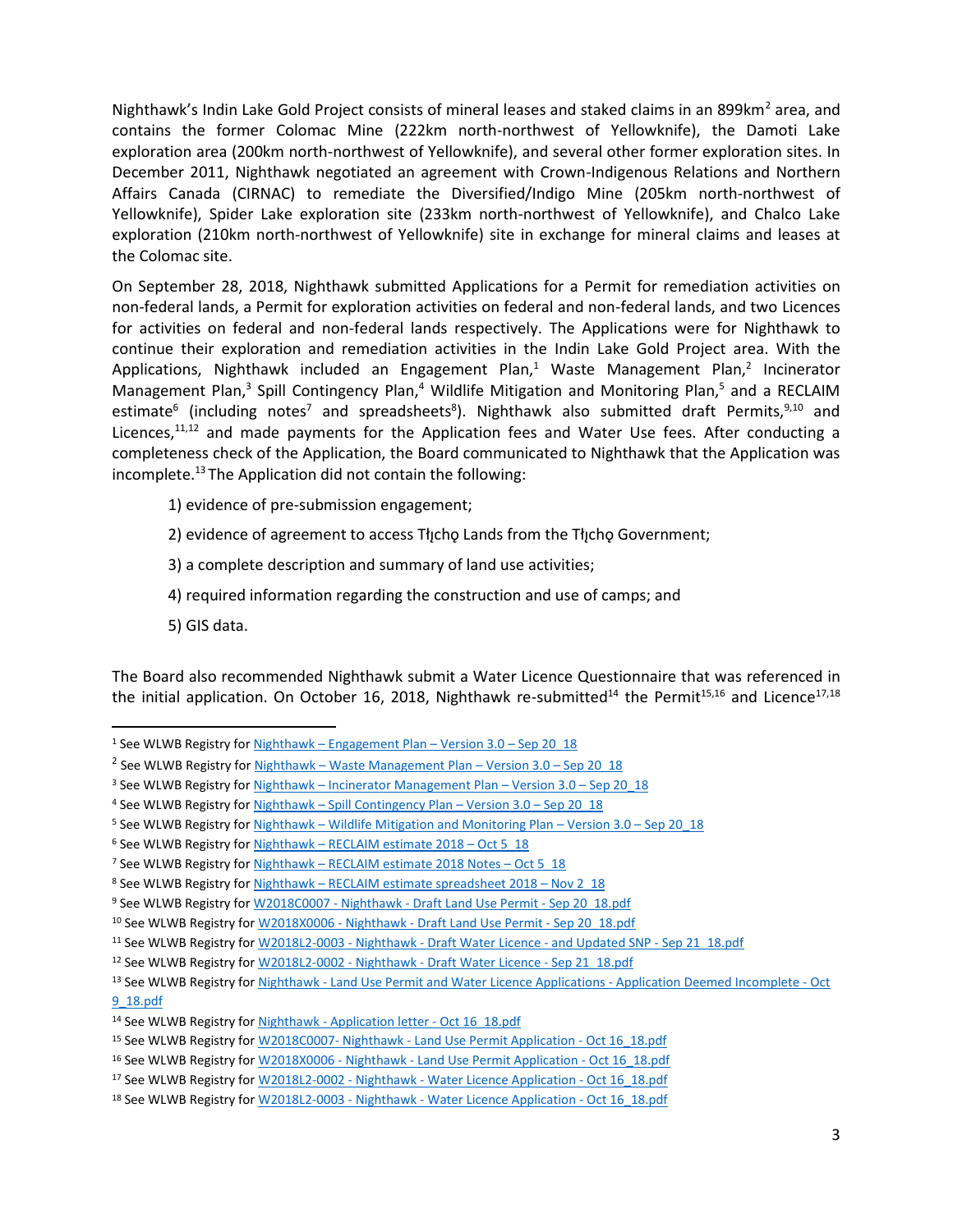Applications, along with an updated Engagement Plan<sup>19</sup> and a Water Licence Questionnaire.<sup>20</sup> In their resubmission, Nighthawk updated their Engagement Record, and specified in their Land Use Permit Applications that winter road construction would avoid The plands, and that spur roads would not cross Tłįchę lands without an access agreement from the Tłįchę Government.<sup>21</sup> Nighthawk also revised the Land Use Permit application to state why Nighthawk had limited information on drilling activities, provided additional details on camps, and submitted shapefiles. Board staff reviewed the updated information and deemed that there was sufficient information to distribute the Applications for public review. Board staff also prepared draft Permits and Licences that align with the Boards' standard conditions.

#### <span id="page-3-0"></span>**2.1 Public Review**

The Application and supporting material were distributed for public review on October 26, 2018, with reviewer comments due by November 16, 2018.

Comments were received by Environment and Climate Change Canada (ECCC), Government of the Northwest Territories-Department of Education, Culture, and Employment (GNWT-ECE) Government of the Northwest Territories-Department of Environment and Natural Resources (GNWT-ENR), the Government of the Northwest Territories-Department of Lands Inspector (GNWT-Lands), Indigenous and Northern Affairs Canada-Contaminants and Remediation Division (INAC-CARD), and the Indigenous and Northern Affairs Canada-Northwest Territories Inspector (INAC-NWT). Board staff also submitted comments. Applicant responses were received by the November 23, 2018 deadline. Nighthawk submitted their responses to Board staff on November 24, 2018, a day past the deadline of November 23, 2018. The Review Summary Table, including reviewer comments and proponent responses, is available on the WLWB Online Registry (See Review Summary and Attachments<sup>22</sup>).

## <span id="page-3-1"></span>**3.0 Reasons for Decision**

 $\overline{a}$ 

## <span id="page-3-2"></span>**3.1 Exemption from Preliminary Screening**

## *The Board confirms that the Applications submitted by Nighthawk are exempt from preliminary screening in accordance with the Exemption List Regulations.*

Schedule 1, Part 1, paragraph 2.1 of the Mackenzie Valley Resource Management Act Exemption List Regulations (Exemption List Regulations) states that an application can be exempt from screening if:

A development, or part thereof, for which renewal of a permit, licence or authorization is requested (a) has not been modified; and (b) has fulfilled the requirement of the environmental assessment process established by the *Mackenzie Valley Resource Management Act*, the *Canadian Environmental Assessment Act*, or the Environmental Assessment Review Process Guidelines Order.

A preliminary screening of W2012C0002<sup>23</sup> and W2012X0003<sup>24</sup> were completed on February 29, 2012. A preliminary screening of W2012L1-0002 was completed on August 16, 2012.<sup>25</sup> A further preliminary

<sup>&</sup>lt;sup>19</sup> See WLWB Registry for Nighthawk - [Engagement Plan -](http://registry.mvlwb.ca/Documents/W2018C0007/Nighthawk%20-%20Engagement%20Plan%20-%20Version%203.0%20-%20Oct%2016_18.pdf) Version 3.0 - Oct 16 18.pdf

<sup>&</sup>lt;sup>20</sup> See WLWB Registry for Nighthawk - [Water Licence Application Questionnaire -](http://registry.mvlwb.ca/Documents/W2018L2-0003/Nighthawk%20-%20Water%20Licence%20Application%20Questionnaire%20-%20Oct%2016_18.pdf) Oct 16 18.pdf

<sup>&</sup>lt;sup>21</sup> See WLWB Registry for W2018C0007 - Nighthawk - Land Use [Permit Application -](http://registry.mvlwb.ca/Documents/W2018C0007/W2018C0007%20-%20Nighthawk%20-%20Land%20Use%20Permit%20Application%20-%20Sep%2020_18.pdf) Sep 20\_18.pdf

<sup>&</sup>lt;sup>22</sup> See WLWB Registry for W2018C0007 - Nighthawk - [Review Summary and Attachment](http://registry.mvlwb.ca/Documents/W2018C0007/W2018C0007%20-%20Nighthawk%20-%20Review%20Summary%20and%20Attachment%20-%20Nov%2026_18.pdf) - Nov 26 18

<sup>&</sup>lt;sup>23</sup> See WLWB Registry for W2012C0002 - Merc - Land Use Permit - [Preliminary Screening -](http://registry.mvlwb.ca/Documents/W2012C0002/W2012C0002%20-%20Merc%20-%20Land%20Use%20Permit%20-%20Preliminary%20Screening%20-%20Feb%2029_12.pdf) Feb 29 12.pdf

<sup>&</sup>lt;sup>24</sup> See WLWB Registry for W2012X0003 - Merc - Land Use Permit - [Preliminary Screening -](http://registry.mvlwb.ca/Documents/W2012X0003/W2012X0003%20-%20Merc%20-%20Land%20Use%20Permit%20-%20Preliminary%20Screening%20-%20Feb%2029_12.pdf) Feb 29 12.pdf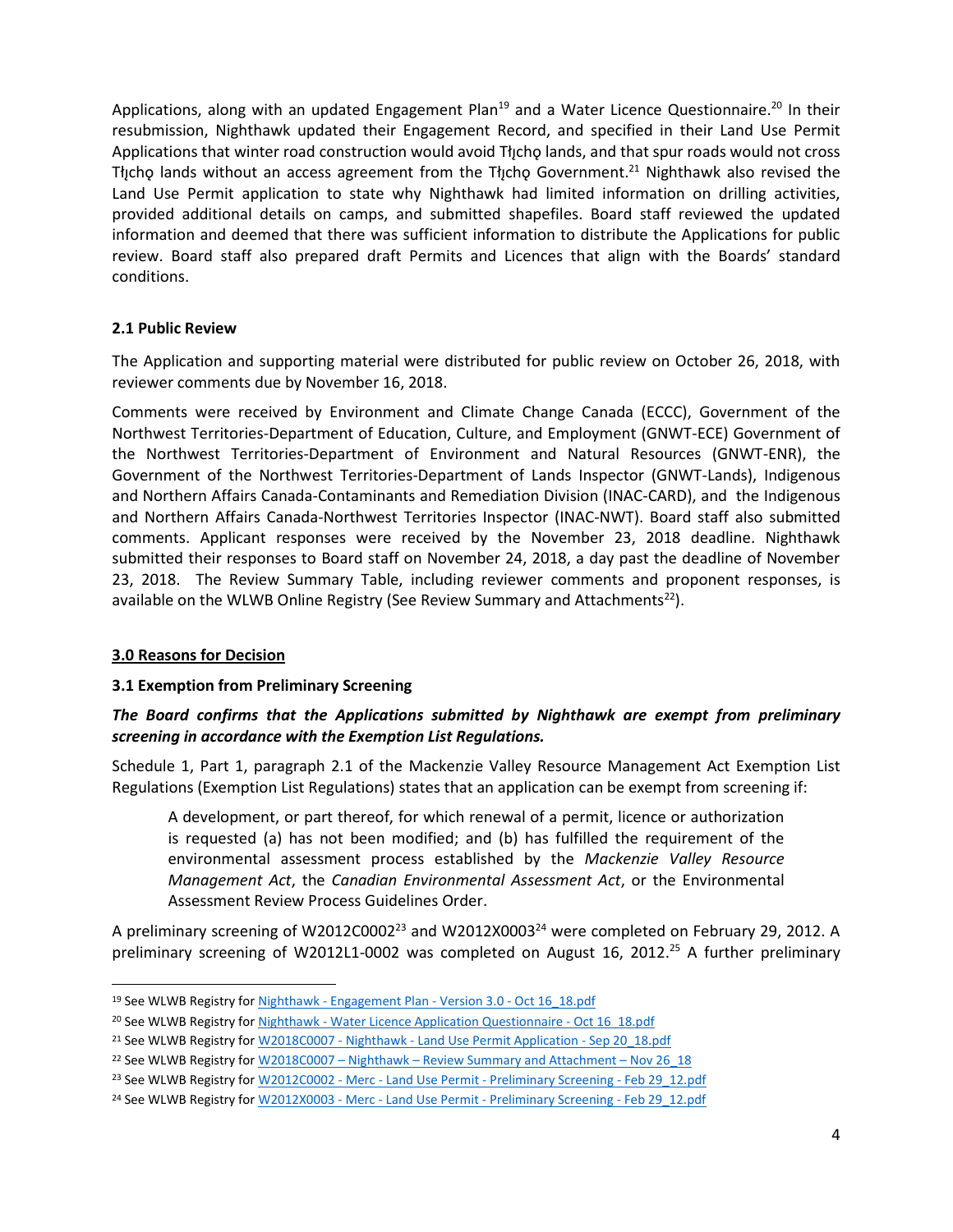screening for an amendment to W2012C0002 was completed on May 28, 2014.<sup>26</sup> The preliminary screenings stated that there was no reasonable likelihood that the proposed developments might have a significant adverse impact on the environment or might be a cause of public concern.

The Board has reviewed the scope of the Applications and believes that they are not being expanded to include any activities beyond the scope of the previous Permits and Licence. The Board believes that the renewal applications are exempt from the Preliminary Screening as per the Exemption List Regulations.

## <span id="page-4-0"></span>**3.2 General Principles for the Land Use Permits and Water Licences**

The scope, definitions, and conditions set forth in the Land Use Permits (Permits) and Water Licences (Licences) have been developed in order to address the Board's statutory responsibilities and the concerns that arose during the regulatory process. In developing the Permits and Licences, changes were made to the previous Permits and Licence based on the following principles:

- To provide for the conservation, development, and utilization of land and water resources in a manner that will provide the optimum benefit generally for all Canadians and in particular for residents of Wek'èezhìi, as per section 58.1 of the *Mackenzie Valley Resource Management Act*  (MVRMA);
- To achieve consistency with policies and guidelines adopted by the Mackenzie Valley Land and Water Boards (MVLWBs);
- To update conditions to reflect the current status of Nighthawk's activities;
- To update conditions to achieve consistency with existing Permit and Licence conditions;
- To address recommendations from reviewers and the proponent; and
- To ensure overall clarity of the Permit and Licence requirements.

## *3.2.1 Requirements of Subsection 61 of the MVRMA*

 $\overline{a}$ 

Pursuant to subsection 61(2) of the MVRMA, the Board may not issue a licence or permit except in accordance with any applicable land use plan. The Board noted that Nighthawk has two mineral leases (NT-3216 and NT-4574) that contain, or are on, Tłycho land. The Tłycho Land Claims and Self-Agreement Settlement (Tłı̨chǫ Agreement) (part 2 of the appendix to chapter 18) lists several existing third-party interests (such as mineral claims or leases) on Tłycho lands. The Tłycho Agreement states that, for mining claims or leases created prior to the Tłįcho Agreement, the management of these existing interests lies with the Government of Canada. Mineral lease NT-3216 is listed as an existing interest in the Tłycho Agreement, however, lease NT-4574 is not. The Board contacted the Miner's Recorder's Office regarding this lease and were informed that NT-4574 was previously mineral claim F35390, which is listed as an existing interest in the Tłycho Agreement. The manager of the Tłycho Government's Department of Culture and Lands Protection was included in this correspondence, and no comments have been received.

<sup>&</sup>lt;sup>25</sup> See WLWB Registry for W2012L1-0002 - Nighthawk - Type B Water Licence - [Preliminary Screening -](http://registry.mvlwb.ca/Documents/W2012L1-0002/W2012L1-0002%20-%20Nighthawk%20-%20Type%20B%20Water%20Licence%20-%20Preliminary%20Screening%20-%20Aug%2016_12.pdf) Aug 16\_12.pdf

<sup>&</sup>lt;sup>26</sup> See WLWB Registry for W2012C0002 - Nighthawk - [Amendment Application -](http://registry.mvlwb.ca/Documents/W2012C0002/W2012C0002%20-%20Nighthawk%20-%20Amendment%20Application%20-%20Preliminary%20Screening%20-%20May%2029_14.pdf) Preliminary Screening - May 29\_14.pdf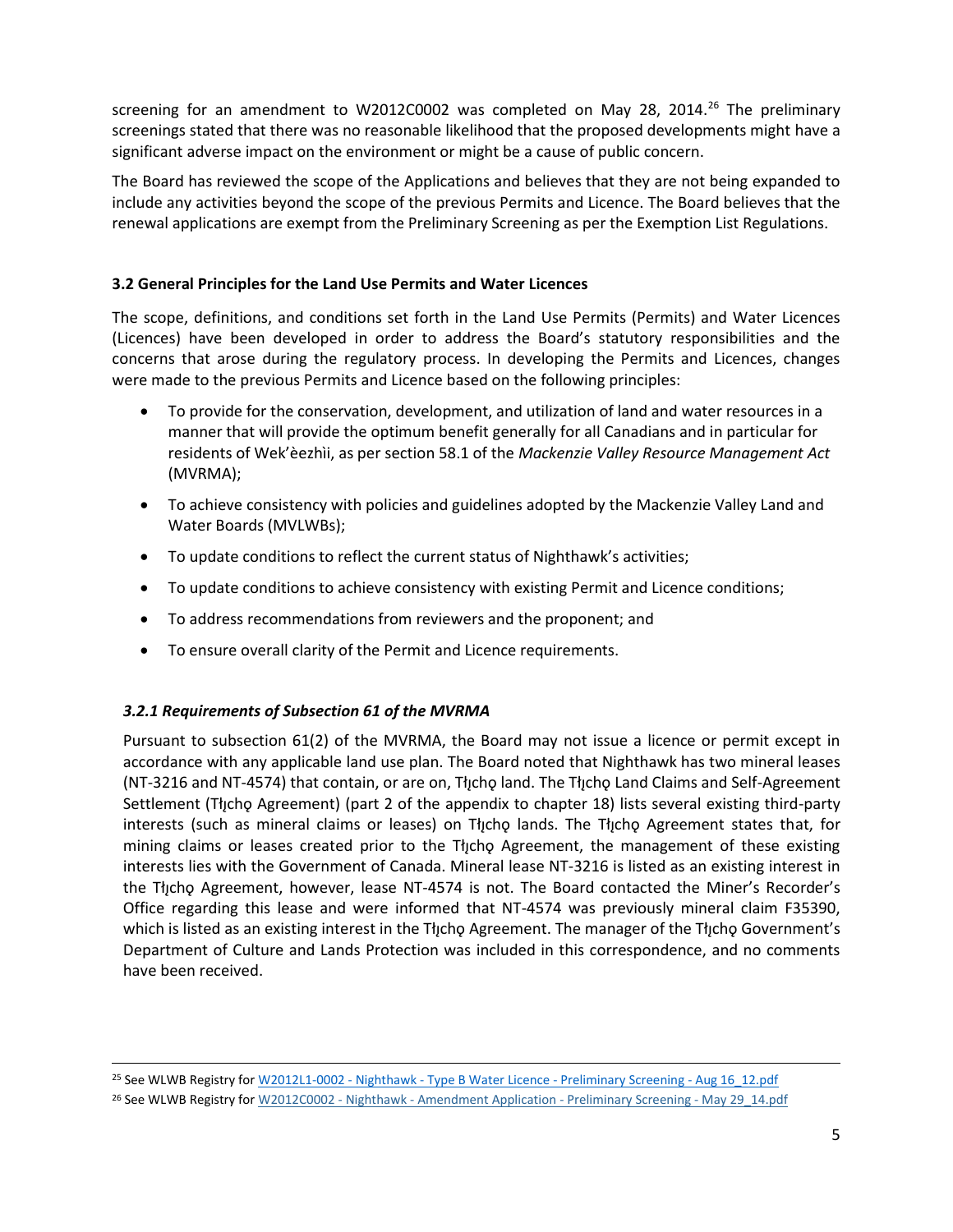## <span id="page-5-0"></span>**3.3 Determination Relating to Land Use Permit W2018C0007**

## *The Board issues Type A Land Use Permit W2018C0007 for a period of 5 years.*

A Permit was distributed as part of the public review. Comments and proponent responses received during the public review are described below. The Board believes that all other issued raised in the public review were adequately resolved.

## *3.3.1 Scope*

The activities within the scope of the Permit are unchanged from Nighthawk's W2012C0002 Permit, however the wording of the scope has been updated to reflect more recently issued Permits.

This Permit, if issued, entitles the Permittee to conduct the following land use operation:

- a) Mineral Exploration including diamond drilling;
- b) Construction, maintenance, and use of winter road and access roads;
- c) Use and storage of fuel;
- d) Use and storage of explosives;
- e) Operation of camps; and
- f) Use of vehicles and equipment.

The GNWT-Lands Inspector (GNWT-Lands comment 6) recommended that the wording in the scope be changed to reflect multiple camps and vehicles. Nighthawk did not provide a response. The Board revised the wording of the scope from 'camp' and 'vehicle' to 'camps' and 'vehicles', as shown above, to reflect the Inspector's recommendation.

A specific location was not included in the Permit that was publically reviewed. The Board has specified this as the Damoti Lake and Colomac Mine areas, in line with the previous Permit and the preliminary screenings.

#### *3.3.2 Conditions*

During the public review, several comments/recommendations regarding changes or additions to the conditions of the Permit were received. Issues raised during the public review regarding Permit conditions are discussed in more detail below. During the public review, the draft authorizations contained conditions where reviewers could suggest an appropriate amount (i.e. "The Permittee shall not conduct any part of the land-use operation within **noticly metres of any privately owned or leased** structures…"). Where reviewers have not provided a suggestion, the Board inserted an appropriate figure or wording based on recently issued authorizations.

The GNWT-Lands Inspector (GNWT-Lands comment 10) recommended that condition 14, requiring Nighthawk to have fire-fighting equipment at the site, be removed. The Inspector stated that the *Forest Management Act*, Regulations, and Guidelines dictate the requirements of a person, and therefore the condition does not need to be included in the Permit. Nighthawk responded stating no comment. This is a standard condition on the Land and Water Boards' standard condition list. This condition was not in the previous Permit or the draft Permit submitted by Nighthawk. Nighthawk stated in response to GNWT-ENR (GNWT-ENR comment 2) that open burning may be required for clean wood waste. Nighthawk's exploration activities typically extend from March to October, as stated in their response to GNWT-ENR (GNWT-ENR comment 8), which encompasses the forest-fire season. This condition is applicable where there is risk of a land use operation starting a fire where the Permittee proposes to dispose of timber, brush, and/or debris by burning during the forest fire season.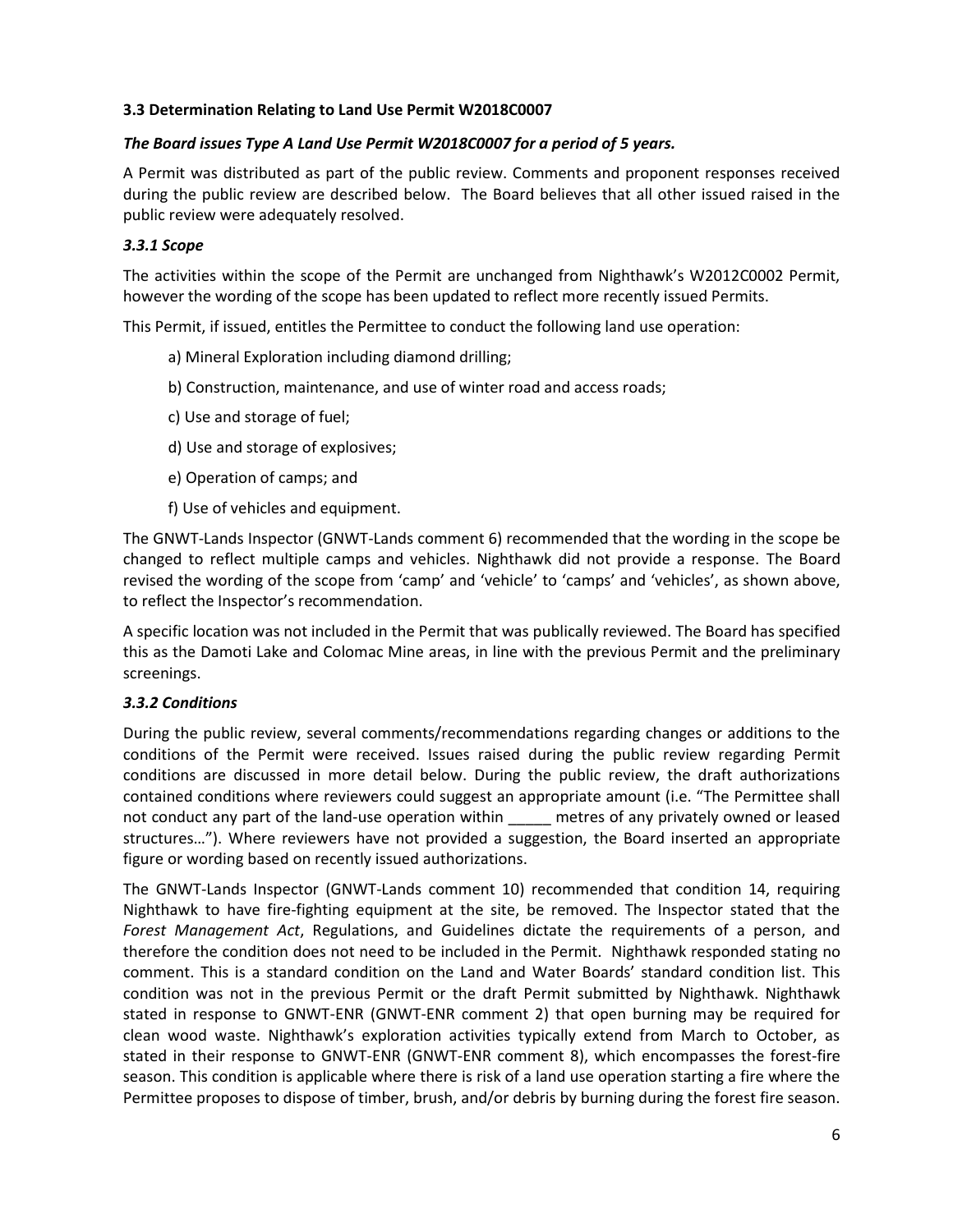If Nighthawk intends to open burn clean wood waste during the forest-fire season, then there may be a fire risk, and having fire-fighting equipment on site would reduce the risk of an uncontrolled fire. The Board believes the inclusion of this condition is reasonable.

The GNWT-Lands Inspector (GNWT-Lands comment 11) recommended that condition 16, requiring the Permittee to refill and restore craters caused by explosives, be removed. The Inspector stated it is applicable to seismic operations and none of the activities proposed by Nighthawk. Nighthawk responded stating no comment. Nighthawk specified in their Permit Application that explosives would be used for trenching and/or bulk sampling.<sup>27</sup> This is a standard condition on the Boards' standard condition list. This condition was not in the previous Permit or the draft Permit submitted by Nighthawk. The Board believes that the inclusion of this condition is reasonable because Nighthawk has indicated its intent to use explosives and craters resulting from the use of explosives can be a safety hazard to people and animals.

The GNWT-Lands Inspector (GNWT-Lands comment 12) recommended that condition 24, requiring the Permittee to insulate the ground surface beneath all structures for permafrost protection, be removed. The Inspector stated this is not applicable to tent/weather-haven camps. Nighthawk responded stating no comment. This is a standard condition on the Boards' standard condition list. This condition was not in the previous Permit or the draft Permit submitted by Nighthawk. The Board notes that Nighthawk stated in the Permit Application that the existing Colomac camp will be used as the base camp, which has 20 insulated tents on wood platforms.<sup>28</sup> Given the majority of Nighthawk's camp operations are based at the Colomac camp, which has structures with existing permafrost protection, the Board agrees with the recommendation by the Inspector and has removed the condition.

The GNWT-Lands Inspector (GNWT-Lands comment 13) recommended that condition 39, requiring the Permittee to not use any Drilling Fluids not identified in the application unless Material Safety Data Sheets (MSDS) are authorized by the Board, be removed. The Inspector stated this is mitigated by condition 40, which requires the Permittee to provide MSDS sheets to the Board and an Inspector at least seven days prior to using any chemicals not identified in the application. Nighthawk responded stating no comment. This is a standard condition on the Boards' standard condition list. This condition was not in the previous Permit or the draft Permit submitted by Nighthawk. The Board agrees with the Inspector's recommendation and have removed the condition 39.

The GNWT-Lands Inspector (GNWT-Lands comment 16) recommended that condition 61, requiring the Permittee to examine all Fuel Storage Containers and Tanks frequently, and to repair all leaks immediately, be removed. The Inspector stated that this cannot be complied with during seasonal shutdowns, and that fuel tank inspections are regulated by the Storage Tank Systems for Petroleum Products and Allied Petroleum Products Regulations. The INAC-NWT Inspector (INAC-NWT comment 14) recommended that this condition be amended to apply only to fuel storage containers less than 230 litres, and tanks larger than 230 litres that are connected to an emergency generator or heating appliance, as these are not captured by the Regulations. The Inspector also stated this should only apply when the camp is occupied. Nighthawk responded stating no comment. This is a standard condition on the Boards' standard condition list. This condition was not in the previous Permit or the draft Permit submitted by Nighthawk. The Board has retained the standard condition in the Authorizations, as this condition reduces the likelihood of spill incidents by defining a frequency that fuel storage containers must be checked.

 $\overline{a}$ 

<sup>&</sup>lt;sup>27</sup> See WLWB Registry for W2018C0007- Nighthawk - [Land Use Permit Application -](http://registry.mvlwb.ca/Documents/W2018C0007/W2018C0007-%20Nighthawk%20-%20Land%20Use%20Permit%20Application%20-%20Oct%2016_18.pdf) Oct 16 18.pdf <sup>28</sup> *Ibid.*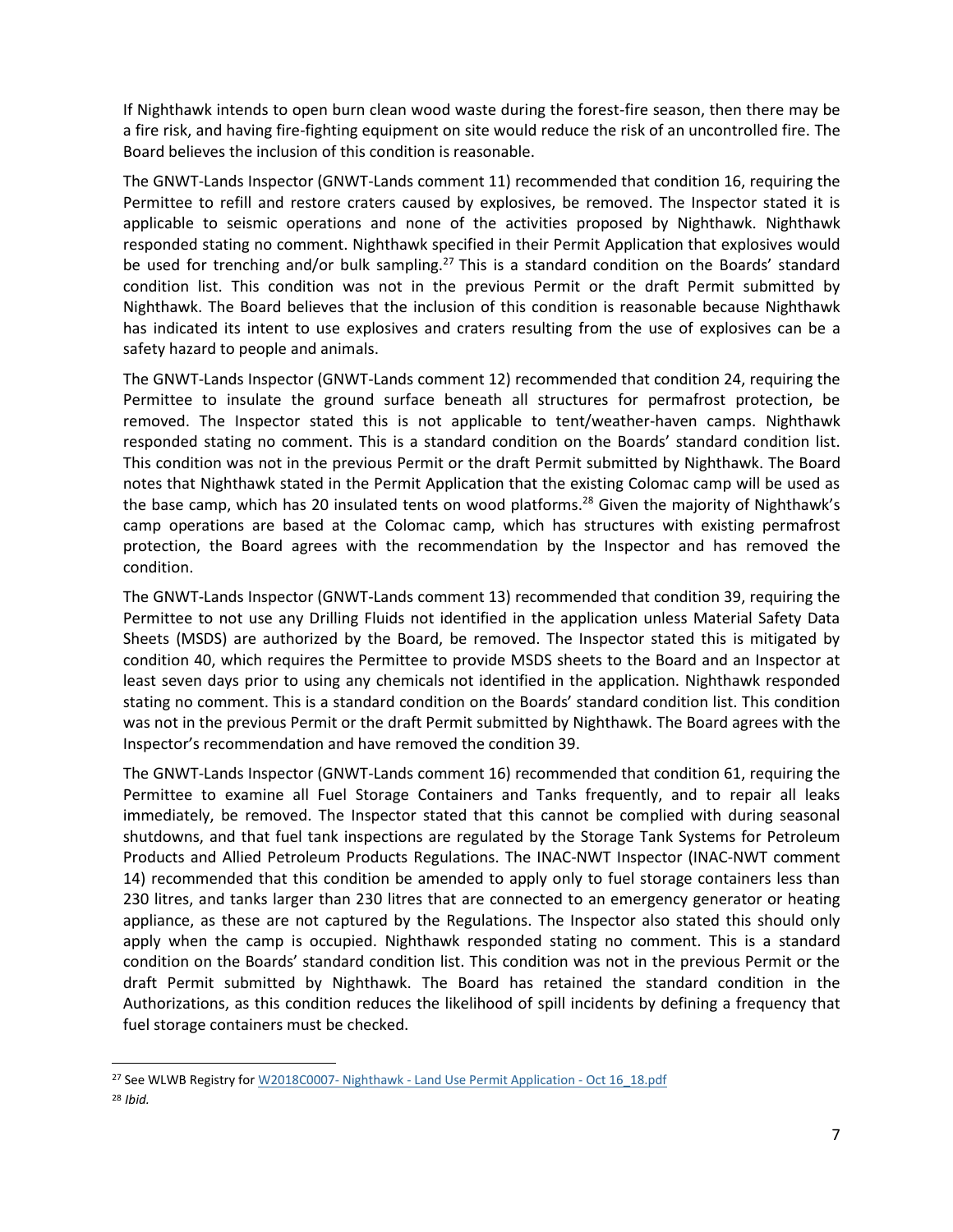The GNWT-Lands Inspector (GNWT-Lands comment 17) recommended that condition 65, requiring the Permittee to only use stands for supporting Fuel Storage Containers that are approved by an Inspector, be removed. The Inspector stated that Inspectors do not approve fuel stands and other conditions in the Permit and Regulations mitigate concerns from fuel handling and storage. Nighthawk responded stating no comment. This is a standard condition on the Boards' standard condition list. This condition was not in the previous Permit, or the draft Permit submitted by Nighthawk. The intent of this condition is to reduce the likelihood of failure and spillage, and to facilitate the inspection of containers. There are 15 conditions concerning fuel storage in the Permit. The Board believes that these conditions collectively meet the intent of condition 65 and has removed the condition to reflect reviewer comments.

The GNWT-Lands Inspector (GNWT-Lands comment 19) recommended that condition 79, requiring the Permittee to clear by hand all trees and brush from the top edge of all stream banks and slopes, be removed. The Inspector stated it was not applicable to the land use operations proposed. Nighthawk responded stating no comment. This is a standard condition on the Boards' standard conditions list. This condition was not in the previous Permit, or the draft Permit submitted by Nighthawk. The intent of this condition is to prevent erosion. Based on maps provided by Nighthawk and photos from previous Inspection Reports,  $29, 30$  the Board believes there are areas that could be affected by erosion and that this condition should remain in the Permit.

During the public review, there were two different proposals by GNWT-ECE (GNWT-ECE comment 1) and the Inspectors (INAC-NWT comment 11 and 12) (GNWT-Lands comment 15) on the submission date of the Archeological Overview (Condition #57), which requires the Permittee to identify areas of high and low potential for archeological and burial sites. GNWT-ECE recommended "at least 30 days" prior to any new land disturbance, while the Inspectors' recommended 10 days an acceptable timeline.

Nighthawk responded to GNWT-ECE stating that an Archeological Impact Assessment was completed for the Damoti camp area in 1997, the results of this were incorporated into Nighthawk operations, and no heritage concerns have been raised in previously disturbed areas. Nighthawk further stated that ongoing drilling operations have a small footprint of disturbance and will be set back at least 100 metres from heritage-sensitive landforms and are anticipated to have a low likelihood of disturbing archaeological sites. Nighthawk stated they are aware that any new camps, changes to winter road alignment, trenching or bulk sampling will require an Archaeological Overview, and will contact ECE prior to such undertakings.

The condition noted by GNWT-ECE had already been included in the Permit (conditions 57), however, the standard condition states that the Archaeological Overview would be required "At least days prior to any new land disturbance, including new drill sites". The Board, having reviewed both recommendations made by the Inspector and the GNWT-ECE regarding condition 57, determined that the text remain as is and to include the '30' days prior as recommended by the GNWT-ECE, as the 30 days will allow GNWT-ECE sufficient time to review the Archaeological Overview.

#### *3.3.3 Security*

 $\overline{a}$ 

GNWT-ENR (GNWT-ENR comments 30 - 32) commented that Nighthawk used specific allowances for most activities, rather than the unit costs provided in the RECLAIM estimate. GNWT-ENR accepts the majority of estimates but notes that Nighthawk should have provided information to support these specific allowances. GNWT-ENR recommended that future security estimates should use the unit cost

<sup>&</sup>lt;sup>29</sup> See WLWB Registry for W2012C0002 - Nighthawk - [Land Use Inspection Report -](http://registry.mvlwb.ca/Documents/W2012C0002/W2012C0002%20-%20Nighthawk%20-%20Land%20Use%20Inspection%20Report%20-%20September%205%202018%20-%20Sep%206_18.pdf) September 5 2018 - Sep 6\_18.pdf

<sup>30</sup> See WLWB Registry for W2012C0002 - Nighthawk - [Land Use Inspection Report -](http://registry.mvlwb.ca/Documents/W2012C0002/W2012C0002%20-%20Nighthawk%20-%20Land%20Use%20Inspection%20Report%20-%20March%2023%202018%20-%20Mar%2029_18.pdf) March 23 2018 - Mar 29 18.pdf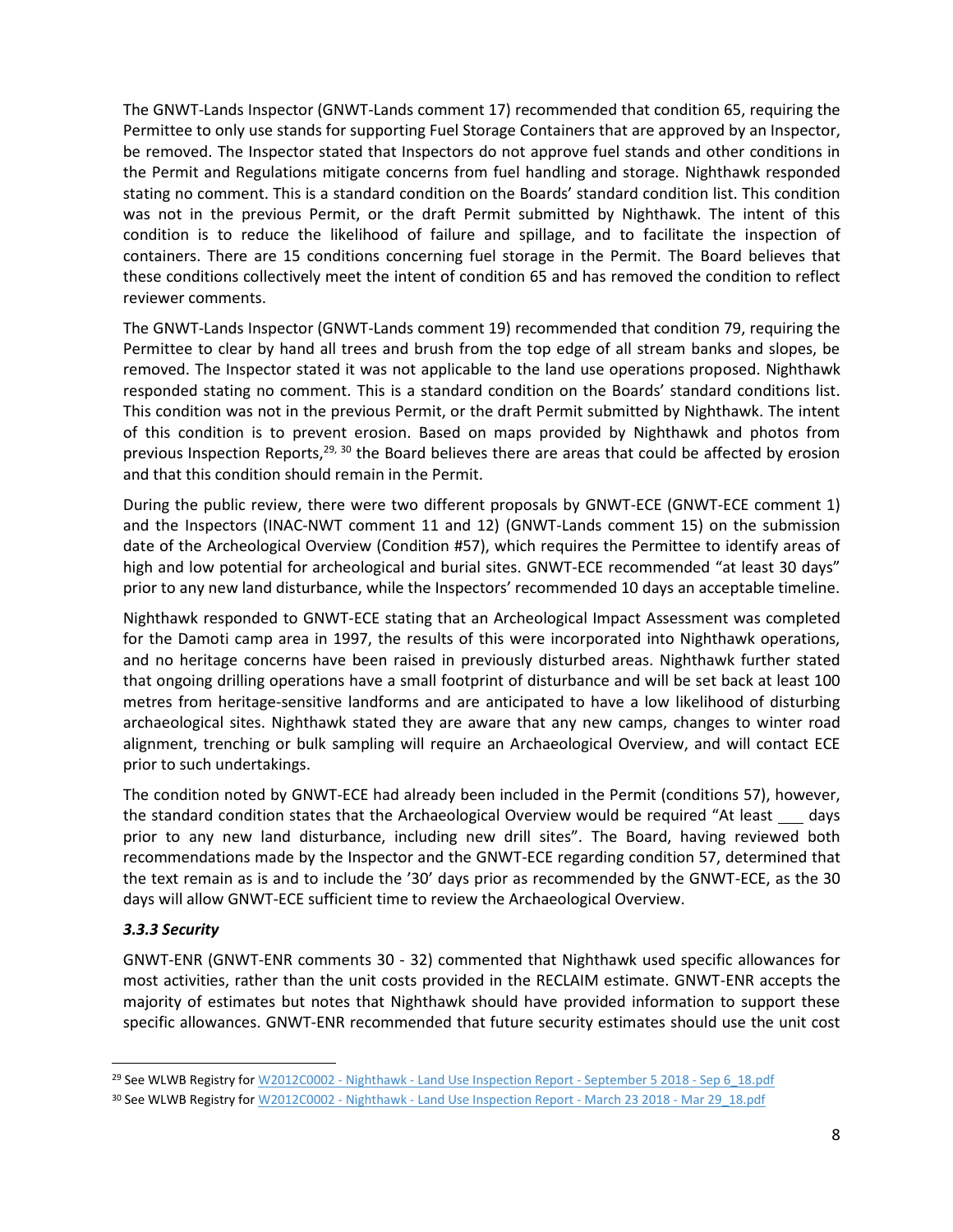provided within the RECLAIM model, and that specified costs or allowances may be used but information supporting these amounts should be provided.

GNWT-ENR (GNWT-ENR comment 30) does not accept Nighthawk's estimates of the management of the waste rock on-site, and the management of residual fuel. GNWT-ENR noted that a key issue is potentially acid-generating (PAG) material in the waste rock at the Damoti site, with the security estimate being based on the proposal to encapsulate the PAG rock with non-PAG rock in the ICRP Version 3.1, which was not approved by the Board. GNWT-ENR stated the only option currently approved by the Board for the waste rock pile is an allowance for dozing and removing the PAG rock, with \$200,000 set aside for contingency. GNWT-ENR stated that this \$200,000 should remain included in the security estimate until a different method for addressing the waste rock pile is approved by the Board, and the corresponding costs are reviewed.

GNWT-ENR also noted that a second key issue is residual fuel on site, with Nighthawk's security estimate being based on the disposal of 1000 Litres of fuel. GNWT-ENR considers the amount of fuel should be 4000 litres, plus a 1500 litres allowance for fuel tank residuals at the Damoti site, based on the information previously provided by Nighthawk. GNWT-ENR believes the security estimate for the Damoti site should be \$509,807, with \$110,078 to be held in the Water Licence and \$399,729 to be held under a Lands instrument. GNWT-ENR recommended that the reclamation security be reevaluated once an updated ICRP has been approved. Nighthawk agreed to use unit costs provided in RECLAIM or to provide additional detail in future RECLAIM estimates. Nighthawk further recommended maintaining the security as-is until the ICRP has been reviewed. Nighthawk has submitted Version 3.2 of the ICRP, $31$  which is expected to be distributed for public review in early 2019. The Board agrees with GNWT-ENR's recommendation, and directs Nighthawk to use the unit costs provided in the RECLAIM model and submit supporting information when using specified costs or allowances, in future security estimates.

The INAC-NWT Inspector (INAC-NWT comments 27) believed the security estimate provided by Nighthawk was inaccurate and submitted an updated security estimate. The INAC-NWT Inspector commented that it did not contain all of the required items, such as Nighthawk's estimates of tent frame unit costs, estimates of fuel stored at Colomac, and that the number of structures listed do not match the numbers noted during the last inspection of the site. The INAC-NWT Inspector agreed with Nighthawk's security estimate on the federal waters liability and indirect costs. The INAC-NWT Inspector proposed a security of \$21,614 be held in the Water Licence and \$137,696 be held under a Lands instrument. Nighthawk responded stating no comment. The Board agrees with the Inspector, as security estimates should be as accurate as possible, and recommend using the Inspector's security estimate, as specified in section 3.4.2 below.

Board staff (Board staff comment 3) noted the RECLAIM estimate was \$427,766, while the order-ofmagnitude cost estimate for permanent closure in Version 3.2 of the ICRP was \$460,000. Board staff asked Nighthawk to provide rationale on the difference between the figures provided. Nighthawk responded stating the ICRP cost estimate was completed based on information from December 2016. Nighthawk stated the current estimate should be taken as the most up to date estimate, when read in conjunction with the recommendations from CIRNAC and GNWT-ENR. Nighthawk recommended maintaining the current security until the ICRP has been approved. The Board believes, as recommended below, that Nighthawk's security should align with the recommendations made by INAC and GNWT.

 $\overline{\phantom{a}}$ 

<sup>&</sup>lt;sup>31</sup> See WLWB Registry for W2012L1-0002 - Nighthawk - [Interim Closure and Reclamation Plan -](http://registry.mvlwb.ca/Documents/W2012L1-0002/W2012L1-0002%20-%20Nighthawk%20-%20Interim%20Closure%20and%20Reclamation%20Plan%20-%20Version%203.2%20-%20Oct%2031_18.pdf) Version 3.2 - Oct 31\_18.pdf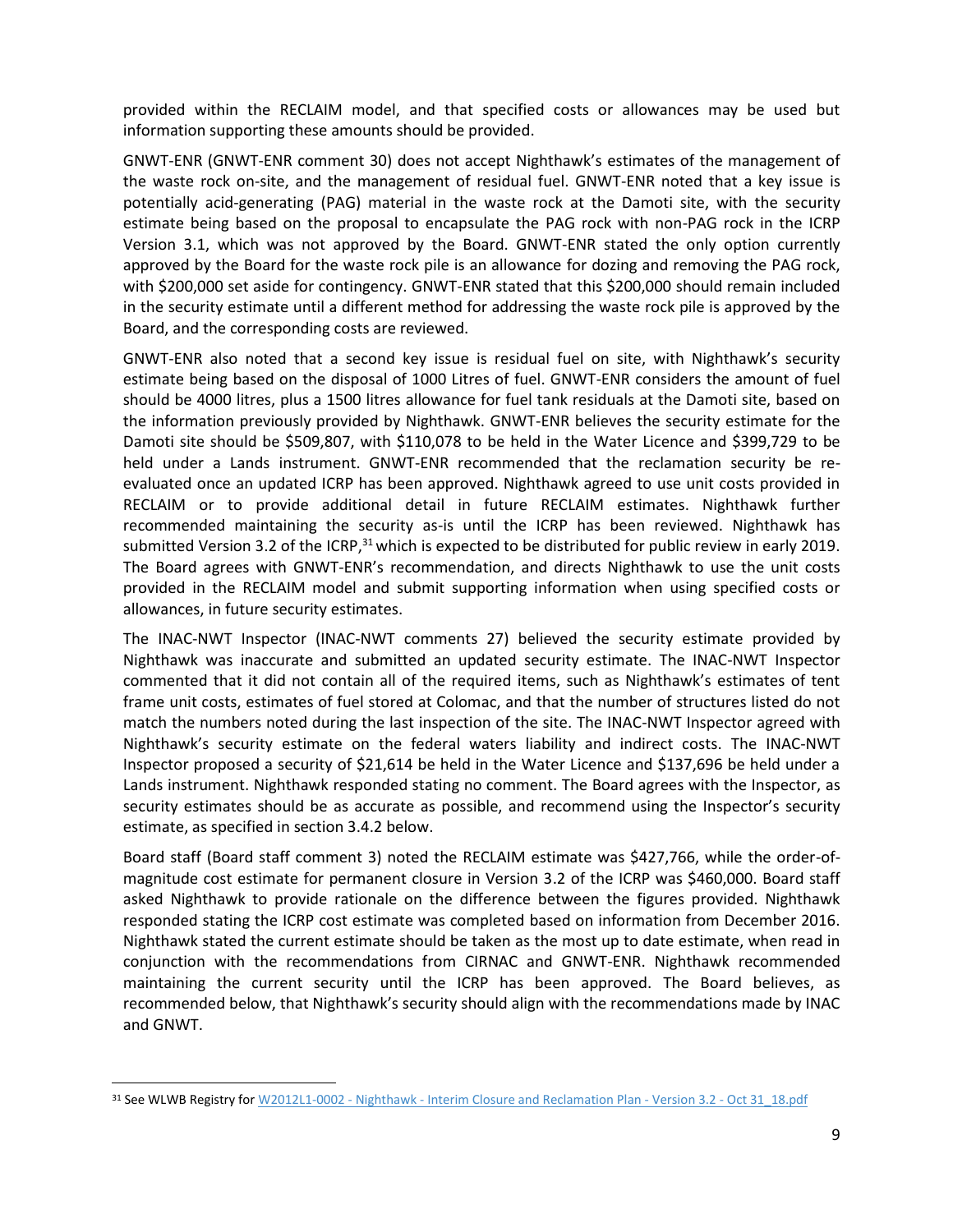The Board notes that, as per *MVLWB/GNWT/INAC Guidelines for Closure and Reclamation Cost Estimates for Mines*, <sup>32</sup> INAC and GNWT play a central role in estimating closure costs. Following comments received during the public review, the Board recommends a security of \$399,729 for the Permit. The Board recognises the need for Nighthawk to assess and potentially refine the security estimate during the ICRP review.

## *3.3.4 Colomac Site Restrictions*

The Colomac site has been remediated, and INAC-CARD is undertaking long-term monitoring at the site. The current Permit contains the Colomac Site Restrictions, which are restrictions on Nighthawk's activities at the Colomac site, to ensure the shared use of the area supports long-term remediation. These restrictions include limits on access, establishing camps or storing equipment, drilling activities, and caribou management at the Colomac site. The Board included the Colomac Site Restrictions in the Permit for the public review and highlighted the section as non-standard. During the public review, the GNWT-Lands (GNWT-Lands comment 20) and INAC-NWT (INAC-NWT comment 7) Inspectors requested confirmation as to whether the Colomac Site Restrictions were still applicable. INAC-CARD (INAC-CARD comment 1) confirmed that these site restrictions were to be continued in the W2018C0007 Permit. INAC-CARD recommended altering a condition concerning fording across a channel. Nighthawk stated they would adhere to the CIRNAC's site restrictions. The Colomac Site Restrictions have been revised in the Permit, as per INAC-CARD's recommendation. The Board removed references to maps within the Colomac Site Restrictions, which were not provided with the Applications.

## <span id="page-9-0"></span>**3.4 Determinations Relating to Land Use Permit W2018X0006**

## *The Board issues Type A Land Use Permit W2018X0006 for a period of 5 years.*

A Permit was distributed as part of the public review. This Permit was publically reviewed as a Type B Permit, however, following further investigation after the public review, the Board noted that the equipment listed in the application trigger the requirements for a Type A Permit. The Permit has been updated accordingly. Comments and proponent responses received during the public review are described below. The Board believes that all other issued raised in the public review were addressed.

## *3.4.1 Scope*

The activities within the scope of the Permit are unchanged from Nighthawk's W2012X0003 Permit, however the wording of the scope has been updated to reflect more recently issued Permits. The location specified in the Permit that was publically reviewed was the Indin Lake Gold Property. The Board revised this to the Damoti Lake, Diversified, Spider Lake, and Chalco Lake sites, to align with the currently approved Permit and the preliminary screenings.

#### *3.4.2 Conditions*

 $\overline{\phantom{a}}$ 

During the public review, several comments/recommendations regarding changes or additions to the Permit were received. These largely referred to changing the wording of specific conditions or removing conditions that were not relevant. These are discussed in more detail below. During the public review, the draft authorizations contained conditions where reviewers could suggest an appropriate amount or wording (e.g. "The Permittee shall not conduct any part of the land-use operation within \_\_\_\_\_ metres of any privately owned or leased structures…"). Where reviewers have

<sup>32</sup> See WLWB website for MVLWB/GNWT/INAC [Guidelines for Closure and Reclamation Cost Estimates for Mines](https://wlwb.ca/sites/default/files/images/Closure%20Cost%20Estimating%20Guidelines_FINAL_Nov%2024%202017.pdf) (2017)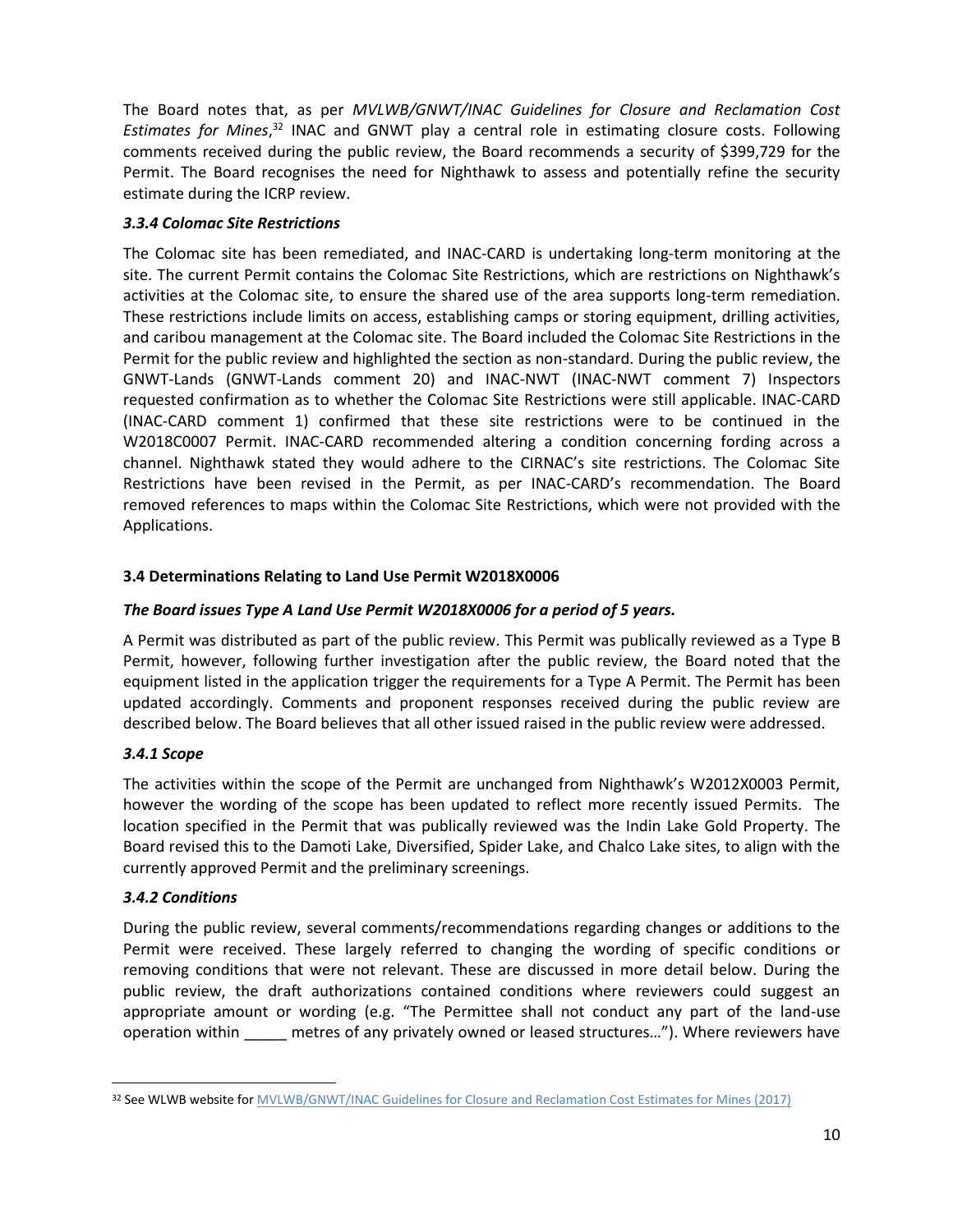not provided a suggestion, the Board inserted an appropriate figure or wording based on recently issued authorizations.

The INAC-NWT Inspector (INAC-NWT comments #19) recommended that a condition, requiring the Permittee to examine all Fuel Storage Containers and Tanks frequently and to repair all leaks immediately, be amended (as discussed in section 3.3.2). The Inspector recommended this should apply only to fuel storage containers less than 230 litres, and tanks larger than 230 litres that are connected to an emergency generator or heating appliance, as these are not captured by the Regulations. The Inspector also stated this should only apply when the camp is occupied. This is a standard condition on the Boards' standard condition list. This condition was not in the previous Permit, or the draft Permit submitted by Nighthawk. This condition reduces the likelihood of spill incidents, by defining a frequency that fuel storage containers must be checked. The Board has retained the standard condition in the Permit, as this condition reduces the likelihood of spill incidents by defining a frequency that fuel storage containers must be checked.

## *3.4.3 Security*

The full discussion regarding security is addressed above in section 3.3.3. The Board notes that, as per *MVLWB/GNWT/INAC Guidelines for Closure and Reclamation Cost Estimates for Mines*, <sup>33</sup> INAC and GNWT play a central role in estimating closure costs. Following comments received during the public review, the Board recommends a security of \$137,696 for the W2018X0006 Permit.

## <span id="page-10-0"></span>**3.5 Determinations Relating to Water Licences W2018L2-0002 and W2018L2-0003**

## *3.5.1 Requirements of Section 26 and 27 of the Waters Act*

## *The Board issues Type B Water Licences W2018L2-0002 and W2018L2-0003 for a period of 5 years.*

The Licences were distributed as part of the public review. The content of the two Licences is largely identical, with the W2018L2-0003 Licence having effluent quality criteria and a Surveillance Network Program (SNP) for monitoring on non-federal lands. Comments and proponent responses received during the public review are described below, with separate subsections where reviewers commented on one specific Licence. The Board believes that all other issued raised in the public review were addressed.

In order to improve clarity, the details related to all management plans and reports required by the Licence have been moved to the Schedules. The purpose of this change is to allow the reader to more easily locate provisions relating to specific plans and reports and align with the new format of other recently issued licences.

#### *3.5.2 Part A: Scope and Definitions*

 $\overline{\phantom{a}}$ 

The Board noted that the scope of the current Licence did not include explosives, winter roads, and fuel. Nighthawk's application proposed these activities. Therefore, the Board updated the scope of both Licences. The scope of both Licences authorize the Licensee to use water and dispose of waste associated with advanced mineral exploration, the use and storage of explosives, the construction, operation, and maintenance of winter roads and spur roads, and the use and storage of fuel. The scope of the W2018L2-0003 Licence also includes Nighthawk's remediation activities on non-federal land. The wording of the scope was also updated, where appropriate, to be consistent with other water licences recently issued by the Board.

<sup>33</sup> See WLWB website for MVLWB/GNWT/INAC [Guidelines for Closure and Reclamation Cost Estimates for Mines](https://wlwb.ca/sites/default/files/images/Closure%20Cost%20Estimating%20Guidelines_FINAL_Nov%2024%202017.pdf) (2017)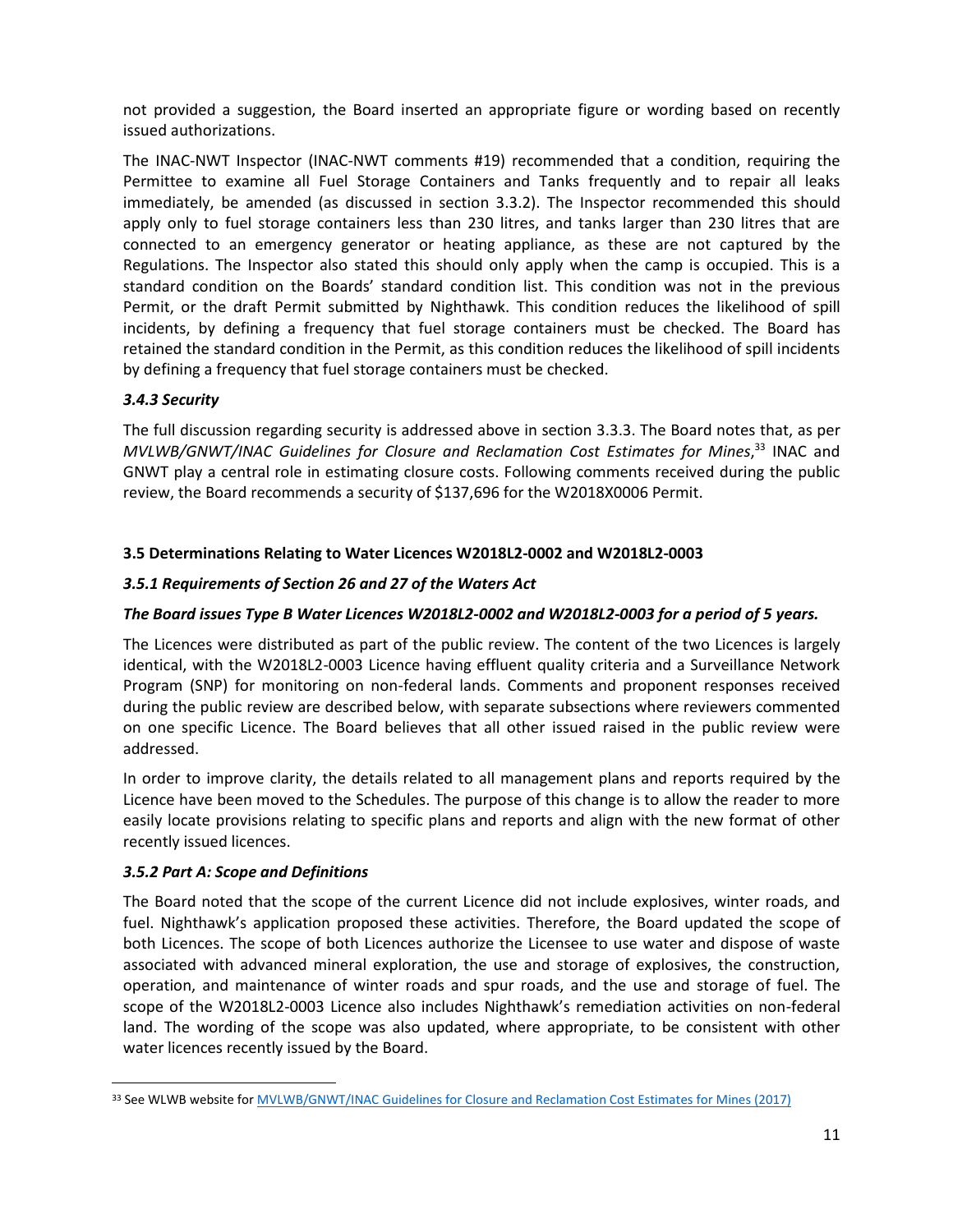#### W2018L2-0003 (non-federal) scope

GNWT-ENR (GNWT-ENR comment 23) commented on references to an existing camp at Colomac and satellite camps in the Licence Application, noting that the Application (W2018C0007) also references satellite camps that may be established on non-federal lands that would house up to 15 people. GNWT-ENR recommended that the Board clarify the inclusion of camps included within the scope of the non-federal Licence. GNWT-ENR further recommended that the scope of the project be updated as appropriate and only cover non-federal lands. Nighthawk confirmed in their response that they may require satellite camps on non-federal lands.

Previous preliminary screenings have included the use of satellite camps in the land use area.<sup>34</sup> The Board noted that the scope of the current Licence includes the use of water and deposit of waste for a camp occupied by more than 50 people. Nighthawk's application proposed a camp of this size at Colomac (which is on federal land). Therefore, the Board has updated the scope of the non-federal Water Licence (W2018L2-0003) to specify the use of satellite camps occupied by up to 15 persons. The scope of the W2018L2-0002 Licence still permits Nighthawk to use water and deposit waste for a camp occupied by more than 50 people.

## *3.5.3 Part B: General Conditions*

Part B outlines matters regarding compliance and conformity with the MVRMA and the *Waters Act,* and an assortment of conditions that support the other parts of the Licence, including conditions pertaining to annual reporting and the location of a copy of the Water Licence. The conditions in Part B were updated, where appropriate, to be consistent with other water licences recently issued by the Board.

The INAC-NWT Inspector (INAC-NWT comment 4) commented that Nighthawk had previously used the maximum pump rate on site to estimate water usage, and recommended Nighthawk provide details and/or confirmation on how Nighthawk plans to monitor their water usage. Nighthawk confirmed they would continue to use maximum pump rates to estimate water usage and expect this to be well below the water use thresholds. The Board is satisfied with this response, as Nighthawk's actual water use would be far below the maximum pump rates.

## *3.5.4 Part C: Conditions Applying to Security Deposits*

The wording of the conditions in Part C were updated, where appropriate, to be consistent with more recent water licences. The full discussion regarding security is addressed above in section 3.3.3.

## *3.5.5 Part D: Conditions Applying to Water Use*

 $\overline{a}$ 

The total quantity of water not to be exceeded under these Licences has not changed as Nighthawk did not apply for more water than what is outlined in their current Licence. The total quantity has been divided between the two licences for the respective activities on federal and non-federal lands. Of the total 299m<sup>3</sup>/day that Nighthawk is currently licensed for, Nighthawk requested 179m<sup>3</sup>/day to be used for activities on federal land,<sup>35</sup> but did not request the amount to be specifically used for activities on non-federal land.<sup>36</sup>

During the public review, ENR (ENR comment 20) recommended that water sources not be approved until additional information is provided including:

<sup>34</sup> See WLWB Registry for W2012C0002 - Merc - Land Use Permit - [Preliminary Screening -](http://registry.mvlwb.ca/Documents/W2012C0002/W2012C0002%20-%20Merc%20-%20Land%20Use%20Permit%20-%20Preliminary%20Screening%20-%20Feb%2029_12.pdf) Feb 29 12.pdf

<sup>&</sup>lt;sup>35</sup> See WLWB Registry for W2018L2-0002 - Nighthawk - [Water Licence Application -](http://registry.mvlwb.ca/Documents/W2018L2-0002/W2018L2-0002%20-%20Nighthawk%20-%20Water%20Licence%20Application%20-%20Oct%2016_18.pdf) Oct 16\_18.pdf

<sup>&</sup>lt;sup>36</sup> See WLWB Registry for W2018L2-0003 - Nighthawk - [Water Licence Application -](http://registry.mvlwb.ca/Documents/W2018L2-0003/W2018L2-0003%20-%20Nighthawk%20-%20Water%20Licence%20Application%20-%20Oct%2016_18.pdf) Oct 16 18.pdf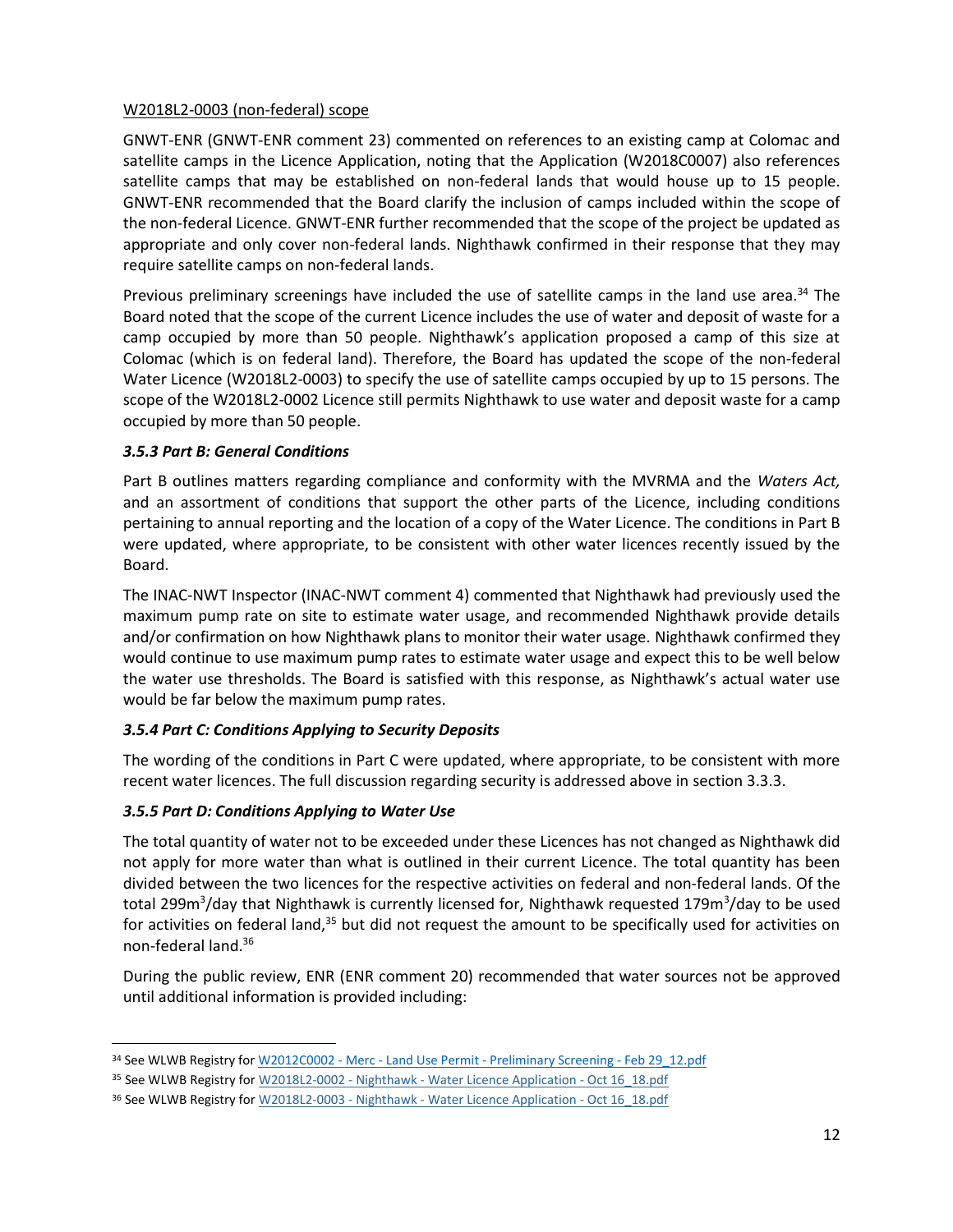- All source lakes that may be used to withdraw water;
- Requested maximum quantities of water to be withdrawn per year from each source lake;
- Bathymetric information on each source including depths and available water under-ice; and
- A comparison of total water volumes requested and approved from the source against total water available under-ice.

ENR further stated if the above is not available to the applicant, the applicant should at the very least provide a table-top assessment of the size, depth, and volume of water available in each source. Nighthawk responded that they would complete a desktop exercise to estimate volumes of all lakes within the claim block, and maximum annual under-ice withdrawal limits.

The Board appreciated Nighthawk's commitment to provide this information. However, there is a need for water sources to be identified prior to the approval of Water Licences. The Executive Directors of the Land and Water Boards of the Mackenzie Valley (Mackenzie Valley Land and Water Board, Gwich'in Land and Water Board, Sahtu Land and Water Board, and Wek'èezhìı Land and Water Board) have determined that for new water licences, certain water use information is required for preliminary screening.

Information on water sources must be included in Water Licence applications, including identification of the known or potential source(s), the total volume to be used, and the maximum volume to be used from each source. Ideally, the application should also include information about capacity, maximum expected ice thickness, bathymetry, fish-bearing status, and other water uses for each water source if available. This information will then be used to ensure the appropriate conditions regarding water use are included in the Water Licence.

The Board has included the following conditions in the W2018L2-0002 Water Licence:

- 1. The Licensee may only withdraw up to 179 $m<sup>3</sup>$  per day of Water from the Water Sources identified in the **Water Use Plan**, as specified in Part D, Condition 2.
- 2. A minimum of 60 days prior to the use of Water, the Licensee shall submit a **Water Use Plan** to the Board, for approval. The Water Use Plan shall contain the following information:
	- a. Name and location of the lake(s) to be used as a Water Source(s);
	- b. Anticipated daily withdrawal volumes and duration of use, including a comparison of the total water volume requested for use against the total water volume available;
	- c. Any available bathymetric information, including maximum depths;
	- d. Any available information on other water uses from the source(s).
- 3. In one ice-covered season, total water withdrawal from a single waterbody shall not exceed 10% of the available water volume calculated using the appropriate maximum expected ice thickness.
- 4. For watercourses that are fish-bearing, prior to locating the intake hose, the Licensee shall obtain written authorization from an Inspector.
- 5. The Licensee shall construct and maintain the water intake(s) with a fish screen designed to prevent impingement and/or entrainment of fish.

The Board has also included these conditions in the W2018L2-0003 Water Licence (non-federal lands), specifying Nighthawk may only withdraw up to  $120m^3$  per day.

With respect to the W2018L2-0002 Water Licence (federal lands), Nighthawk has provided information on Baton Lake and Steeves Lake in previous preliminary screenings. As such, the Board does not require Nighthawk to provide information prior to withdrawal from these water sources. The Board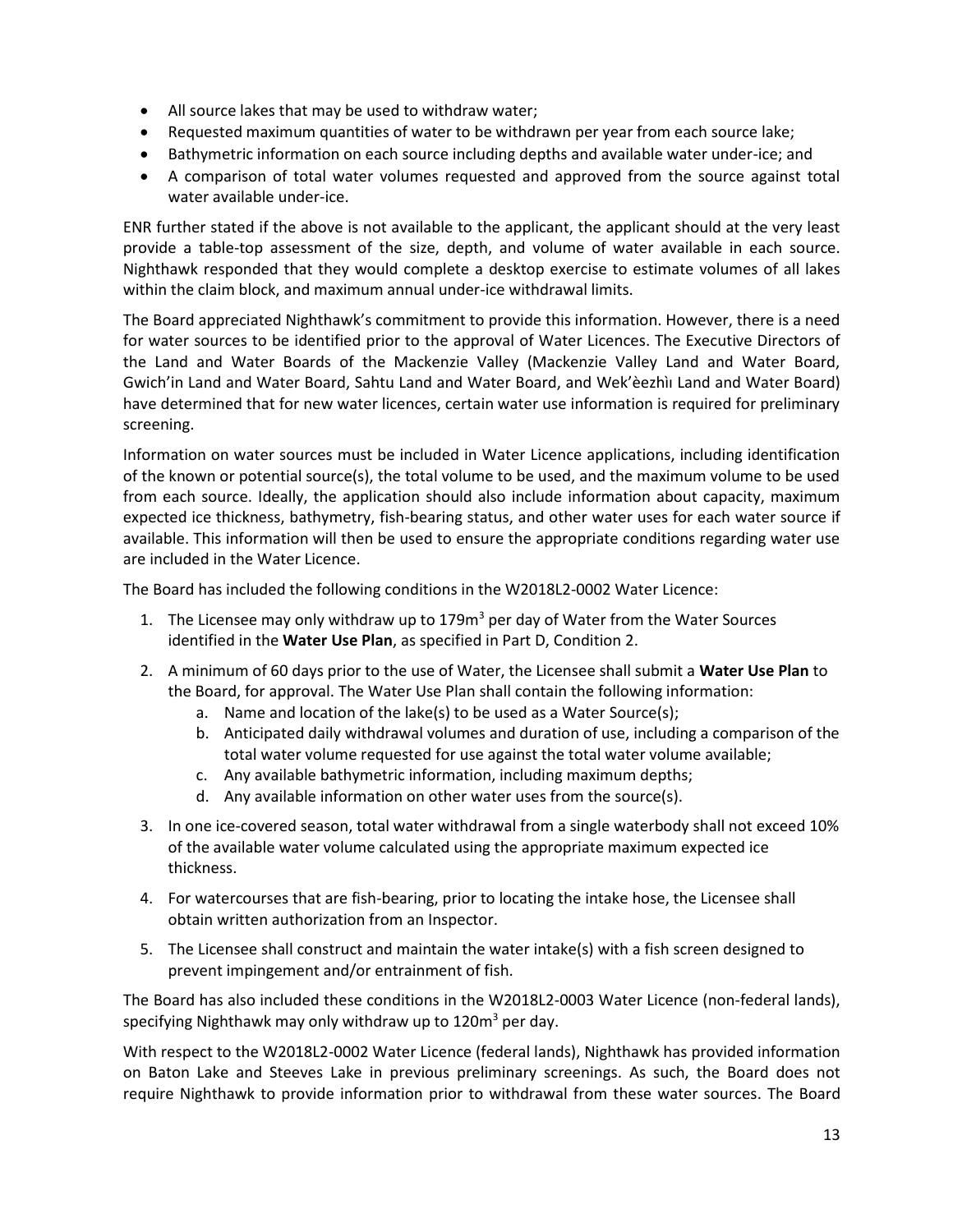notes that Nighthawk have also withdrawn water from the following Water Sources during previous drilling operations:

- Damoti Lake
- Lardass Lake
- Indin Lake
- Spider Lake
- **•** Grizzly Bear Lake
- Dyke Lake
- Cass Lake

With respect to the Water Licence for non-federal lands, Nighthawk will need to submit a Water Use Plan, which provides information on water sources Nighthawk currently or intends to withdraw from, as specified in the new Water Licences.

*The Board requests that sixty days prior to water use (from sources other than Steeves Lake and Baton Lake), Nighthawk must submit a Water Use Plan for Water Licences W2018L2-0002 and W2018L2-0003 that contains the following information:*

- *a. Name and location of Water Source(s), Timing of Use, and Maximum Quantity of Water use (m<sup>3</sup> );*
- *b. An estimate of the volume and maximum ice thickness for the Water source(s);*
- *c. Any available bathymetric information, including maximum depths; and*
- *d. Any available information on other Water uses from the source(s).*

As per the existing Licence, Nighthawk is required to notify the Inspector of the source of drill water and the location of drill waste disposal, 48 hours prior to beginning drilling at a drill target. The INAC-NWT Inspector (INAC-NWT comment 5) commented that, as done in the past, Nighthawk can send drilling targets to the Inspector at the beginning of the field season, and that any changes to the targets/water sources/waste disposal areas need to be reported at least 48 hours prior. Nighthawk responded stating no comment. The Board believes that the addition of the condition for a Water Use Plan mitigates the need for Nighthawk to submit this information to the Inspector. Therefore, the Board has removed this condition from the Licences.

GNWT-ENR (GNWT-ENR comment 22) commented that the Application states that an SNP is not required on federal lands but requests water use for the camp at Colomac, and that an SNP station (5- 3) was included previously solely to determine the potability of Damoti Lake water. GNWT-ENR further stated that drinking water sources fall under the jurisdiction of the *Public Health Act* and the Stanton Regional Health Board. GNWT-ENR recommended that an SNP station be included in the Licence for water use at the Colomac Camp, similar to SNP station 5-3 in the previous Licence (W2012L1-0002) for drinking water at the Damoti camp. Nighthawk responded stating that potable water is purchased commercially, and thus an SNP is not required. The Board noted that SNP station 5-3 is used to determine the potability of Damoti Lake water for camp use, when the camp is in operation. If Nighthawk is purchasing potable water commercially for the Colomac camp, then an SNP to determine the quality of water for drinking water should not be required.

#### *3.5.6 Part E: Conditions Applying to Construction*

Part E of the Licences address a variety of issues related to construction including designs, plans, notifications, as-built drawings, and requirement for Board approval. The main purpose of Part E is to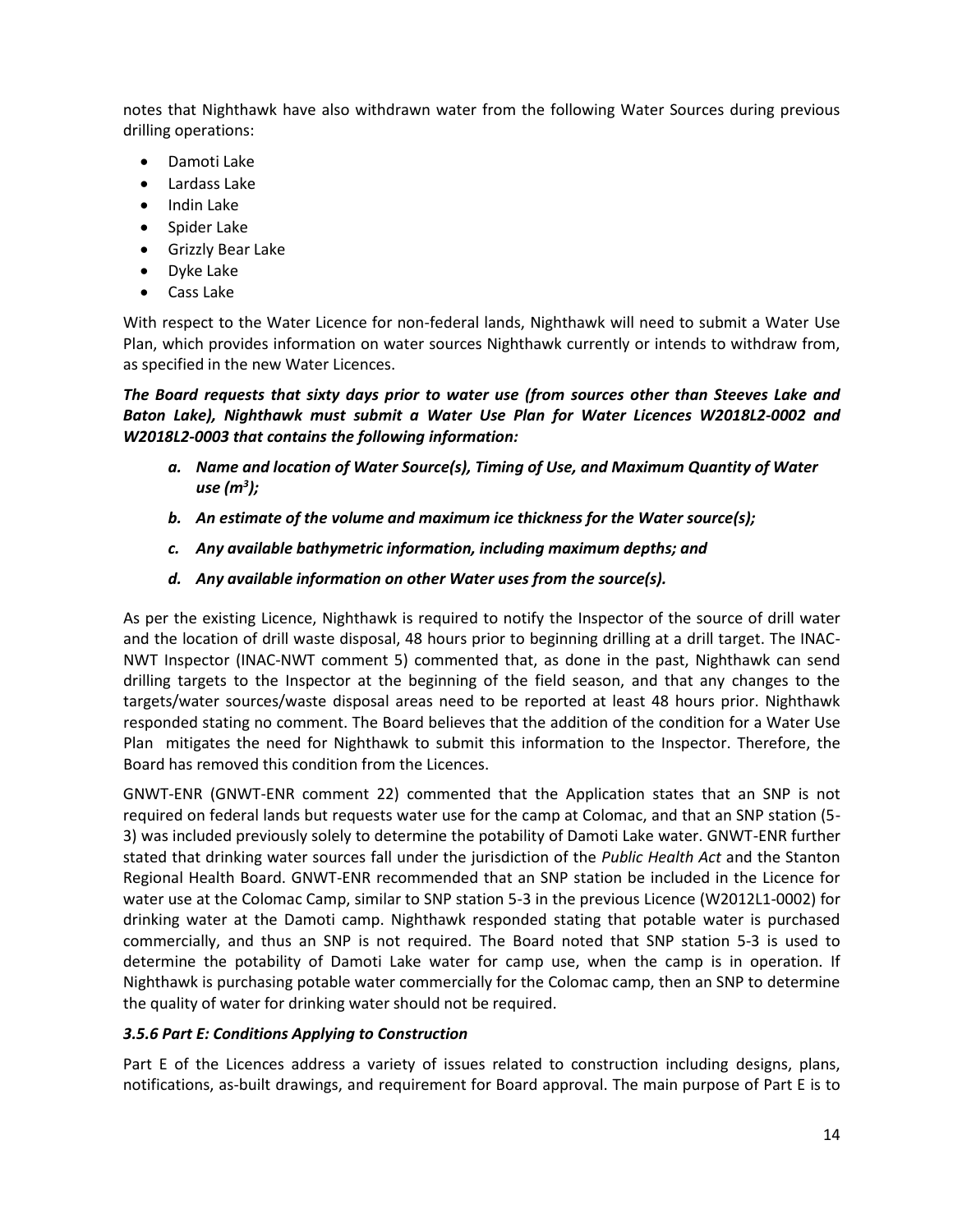ensure that Construction is carried out with appropriate standards and proper oversight in order to facilitate good performance, avoid failures, and to protect the environment. The conditions in Part E were updated in each Licence, where appropriate, to be consistent with other water licences recently issued by the Board.

#### *3.5.7 Part F: Conditions Applying to Modification*

Part F of the Licence contains conditions outlining when and how Modification of the engineered structures may be authorized. The conditions also ensure that the Board and Inspector are kept informed and have the opportunity to require more information or reject the proposed Modification. The conditions in Part F were updated in each Licence, where appropriate, to be consistent with other water licences recently issued by the Board.

## *3.5.8 Part G: Conditions Applying to Waste Disposal*

Part G of the Licence contains conditions outlining the requirements of Waste Disposal. The Board's approach to managing the deposit of waste to the receiving environment through conditions is described in the Boards' *Water and Effluent Quality Management Policy.*<sup>37</sup> The conditions in Part G were updated in each Licence, where appropriate, to be consistent with other water licences recently issued by the Board.

## Effluent Quality Criteria (EQC) in Licence W2018L2-0002 (federal)

ECCC (ECCC comment 2) commented that it does not appear necessary for the W2018L2-0002 Licence to contain limits or to permit discharge to surface waters, given the scope of activities being applied for. ECCC recommended that the criteria be removed and discharge of wastewater to surface waters be restricted unless applied for by Nighthawk. ECCC further recommended that if Nighthawk applies to discharge wastewater to surface water, that there should be an added requirement that prior to discharging, Nighthawk should provide a water management plan outlining quantities, quality, and receiving environment details. Nighthawk agreed that these criteria should be removed. GNWT-ENR (GNWT-ENR comment 18) also noted that a Surveillance Network Program (SNP) is not required on federal lands since the waste deposited will be limited to camp grey water and drilling waste. GNWT-ENR noted however that although an SNP was not included in the Licence, EQC are included in the Licence and therefore an SNP station is required for the EQC to apply as a compliance point. GNWT-ENR recommended the Board include an SNP station where an EQC would apply for compliance purposes. Nighthawk responded stating they believe an SNP station for camp gray water is cost prohibitive and unnecessary, if discharging to a sump on land. Nighthawk expects that the Inspector will continue inspect sumps and make recommendations as required, as has occurred previously.

Nighthawk is proposing to discharge waste 100m from the ordinary high-water mark of any waterbody, with greywater filtered through a grease trap before being discharged into a man-made rock area, while drill water will be filtered to remove mud and suspended solids before being recycled or pumped into a natural depression. Where no natural depression can be found more than 100m from the ordinary high-water mark, an Inspector can approve an alternative natural depression of lesser distance, provided material do not enter a body of water.<sup>38</sup> No comments were received on Nighthawk's method of waste discharge. The Board believes that Nighthawk's proposed methods of waste management are appropriate and that an SNP for compliance purposes is not required. The EQC for activities on federal land has been removed from the Licence.

 $\overline{a}$ 

<sup>&</sup>lt;sup>37</sup> See WLWB 'Policies and Guidelines' webpage for the [MVLWB Water and Effluent Quality Management Policy](https://mvlwb.com/sites/default/files/documents/MVLWB-Water-and-Effluent-Quality-Management-Policy-Mar-31_11-JCWG.pdf)

<sup>38</sup> See WLWB Registry for W2018L2-0002 - Nighthawk - [Water Licence Application -](http://registry.mvlwb.ca/Documents/W2018L2-0002/W2018L2-0002%20-%20Nighthawk%20-%20Water%20Licence%20Application%20-%20Oct%2016_18.pdf) Oct 16 18.pdf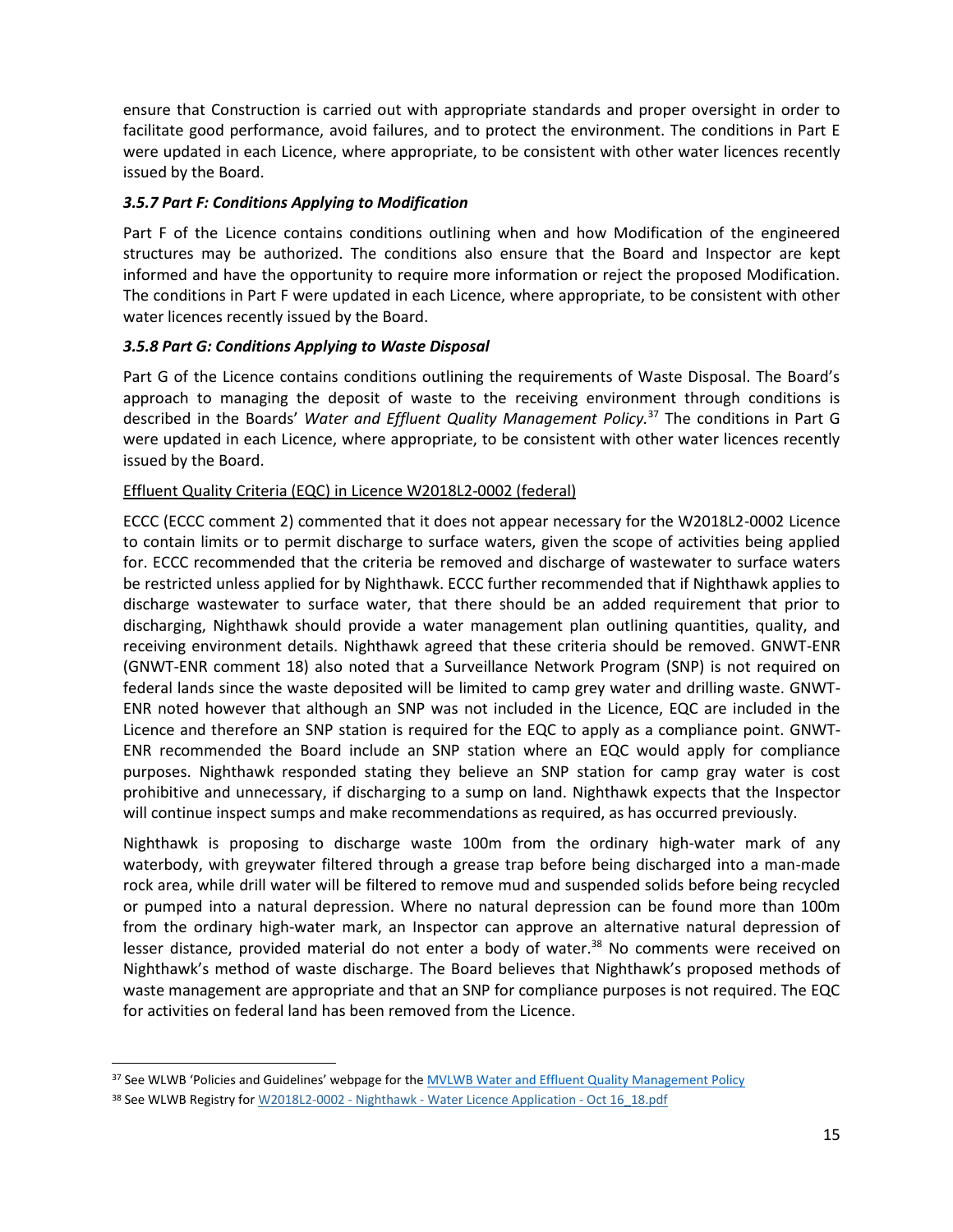#### EQC in Licence W2018L2-0003 (non-federal lands)

ECCC (ECCC comment 4) noted that discharges to the aquatic receiving environment from the Minewater Settling Pond (5-2) are subject to effluent quality criteria and are in line with the standards set out in the *Metal and Diamond Mining Effluent Regulations* (MDMER). ECCC commented that MDMER have been amended, and now have lower limits for parameters in discharges, and note that while this project is not subject to MDMER, lower limits consistent with this industry standard would be appropriate. ECCC recommended that the EQC be revised to limits which are consistent with MDMER. Nighthawk agreed that the EQC for the Minewater Settling Pond (SNP 5-2) should be revised to align with the amended MDMER limits for deleterious substances. Nighthawk noted however, that the pond is generally dry aside from periods of precipitation and snowmelt, with the discharge pipe being inactive since 1997. Nighthawk further stated the settling pond (and station SNP 5-2) will be backfilled and regraded as part of the closure plan for the site, as outlined in their Interim Closure and Reclamation Plan (ICRP), and will not retain water once regraded. Nighthawk recommended that the EQC be revised to the MDMER limits with the understanding that this monitoring station will be inactive after closure. The Board has revised the EQC parameters in the draft Licence to align with the limits set out in Schedule 4 of the MDMER.

| Parameter               | W2012L1-0002 SNP-<br><b>MAXIMUM CONCENTRATION</b><br>OF ANY GRAB SAMPLE | MDMER - MAXIMUM<br>AUTHORIZED CONCENTRATION<br>IN A GRAB SAMPLE |
|-------------------------|-------------------------------------------------------------------------|-----------------------------------------------------------------|
| Arsenic                 | $1.0$ mg/L                                                              | $0.20$ mg/L                                                     |
| Copper                  | $0.6$ mg/L                                                              | $0.20$ mg/L                                                     |
| Lead                    | $0.4$ mg/L                                                              | $0.16$ mg/L                                                     |
| Nickel                  | $1.0$ mg/L                                                              | $0.50$ mg/L                                                     |
| Zinc                    | $1.0$ mg/L                                                              | $0.80$ mg/L                                                     |
| <b>Suspended Solids</b> | 30.0 mg/L                                                               | 30.0 mg/L                                                       |

Table 2: Parameters, current SNP Sample Limits, and MDMER Sample Limits

## *3.5.9 Part H: Conditions Applying to Contingency Planning*

The conditions under Part H of the Licence are to ensure a plan is in place in the event of a spill. The intent is to ensure that any spills are effectively controlled and cleaned up in order to prevent or minimize damage to the receiving environment. The conditions in Part H were updated in each Licence, where appropriate, to be consistent with other water licences recently issued by the Board.

The INAC-NWT inspector (INAC-NWT comment 6) recommended the addition of a condition that an incident must be immediately reported to the Inspector. Nighthawk responded stating no comment. The Licence states that in the event of an unauthorized discharge, Nighthawk shall immediately report the incident to the 24 Hour Spill Reporting Line, and report to an Inspector within 24 hours. The Board believes the existing condition is sufficient, as any incidents are immediately reported and the Inspector is informed in a short timeframe.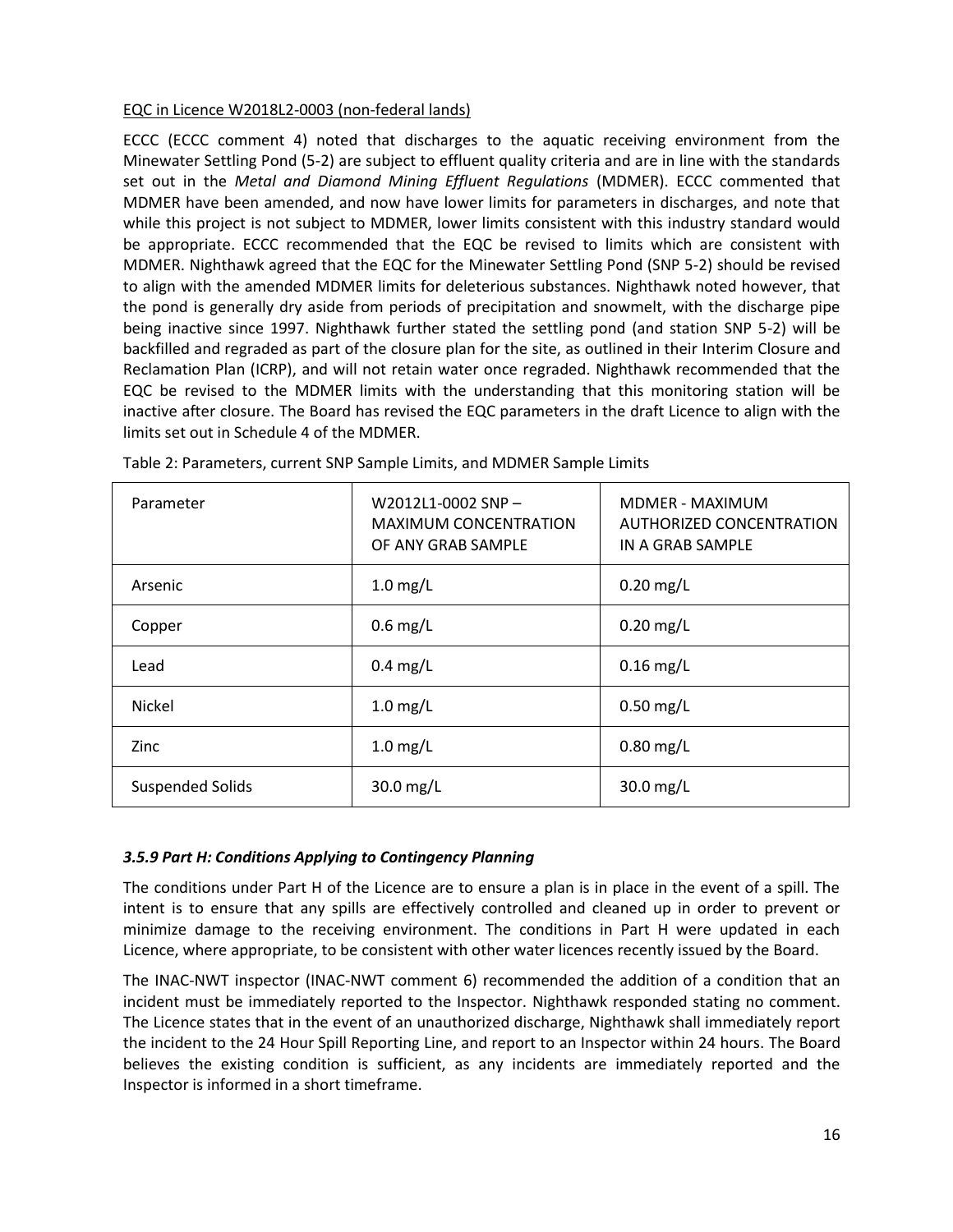#### *3.5.10 Part I: Conditions Applying to Closure and Reclamation*

The requirements for the Closure and Reclamation Plan are outlined in Schedule 3. These requirements are consistent with other licences issued by the Board. The conditions in Part I were updated in each Licence, where appropriate, to be consistent with other water licences recently issued by the Board.

#### Licence W2018L2-0003 (non-federal lands)

ECCC (ECCC comment 3) commented on the Licence requirements for Nighthawk to submit a Closure and Reclamation Plan, noting that ECCC previously provided comments on Nighthawk's ICRP Version 3.1.<sup>39,40</sup> ECCC recommended that the Licence condition pertaining to the Closure and Reclamation Plan include a date for submission of an updated plan, with a revised plan addressing outstanding concerns with the December 2016 plan. Nighthawk responded that Version 3.2 of the ICRP has been provided to the Board. The Board notes that Nighthawk's Version 3.2 of the ICRP was distributed for public review in early 2019. 41

#### *3.5.11 Schedule 1: Annual Report*

The requirements for the Annual Report are outlined in Schedule 1. These requirements are consistent with other water licences. No comments were received on this Schedule in the public review.

## *3.5.12 Schedule 2: Conditions Applying to Security Deposits*

The requirements for the Security Deposits are outlined in Schedule 1. These requirements are consistent with other water licences. The full discussion regarding security is addressed above in section 3.3.3. Board staff note that, as per *MVLWB/GNWT/INAC Guidelines for Closure and*  Reclamation Cost Estimates for Mines,<sup>42</sup> INAC and GNWT play a central role in estimating closure costs. Following comments received during the public review, the Board requires a security of \$21,614 for the W2018L2-0002 Licence, and \$110,078 for the W2018L2-0003 Licence.

*The Board directs Nighthawk to post the securities within 120 days of the Issuance of the authorizations.*

*The Board directs Nighthawk to use unit costs provided in the RECLAIM model, and to submit supporting information when using specified costs or allowances, in future security estimates.* 

*The Board recognizes the need for Nighthawk to assess and potentially refine the security estimate during the ICRP review.* 

#### *3.5.13 Schedule 3: Conditions Applying to Water Use*

The requirements for Water Use are outlined in Schedule 1. These requirements are consistent with other water licences. No comments were received on this Schedule in the public review.

#### *3.5.14 Schedule 4: Conditions Applying to Construction*

 $\overline{\phantom{a}}$ 

The requirements for Construction are outlined in Schedule 1. These requirements are consistent with other water licences. No comments were received on this Schedule in the public review.

<sup>39</sup> See WLWB Registry for W2012L1-0002 - Nighthawk - ICRP - Version 3.1 - [Review Summary and Attachments -](http://registry.mvlwb.ca/Documents/W2012L1-0002/W2012L1-0002%20-%20Nighthawk%20-%20ICRP%20-%20Version%203.1%20-%20Review%20Summary%20and%20Attachments%20-%20Feb%2012_18.pdf) Feb 12 18.pdf 40 See WLWB Registry for [W2012L1-0002 -](http://registry.mvlwb.ca/Documents/W2012L1-0002/W2012L1-0002%20-%20Nighthawk%20-%20ICRP%20-%20Version%203.1%20-%20Dec%2031_16.pdf) Nighthawk - ICRP - Version 3.1 - Dec 31\_16.pdf

<sup>41</sup> See WLWB Registry for W2012L1-0002 - Nighthawk - [Interim Closure and Reclamation Plan -](http://registry.mvlwb.ca/Documents/W2012L1-0002/W2012L1-0002%20-%20Nighthawk%20-%20Interim%20Closure%20and%20Reclamation%20Plan%20-%20Version%203.2%20-%20Oct%2031_18.pdf) Version 3.2 - Oct 31\_18.pdf

<sup>42</sup> See WLWB website for MVLWB/GNWT/INAC [Guidelines for Closure and Reclamation Cost Estimates for Mines](https://wlwb.ca/sites/default/files/images/Closure%20Cost%20Estimating%20Guidelines_FINAL_Nov%2024%202017.pdf) (2017)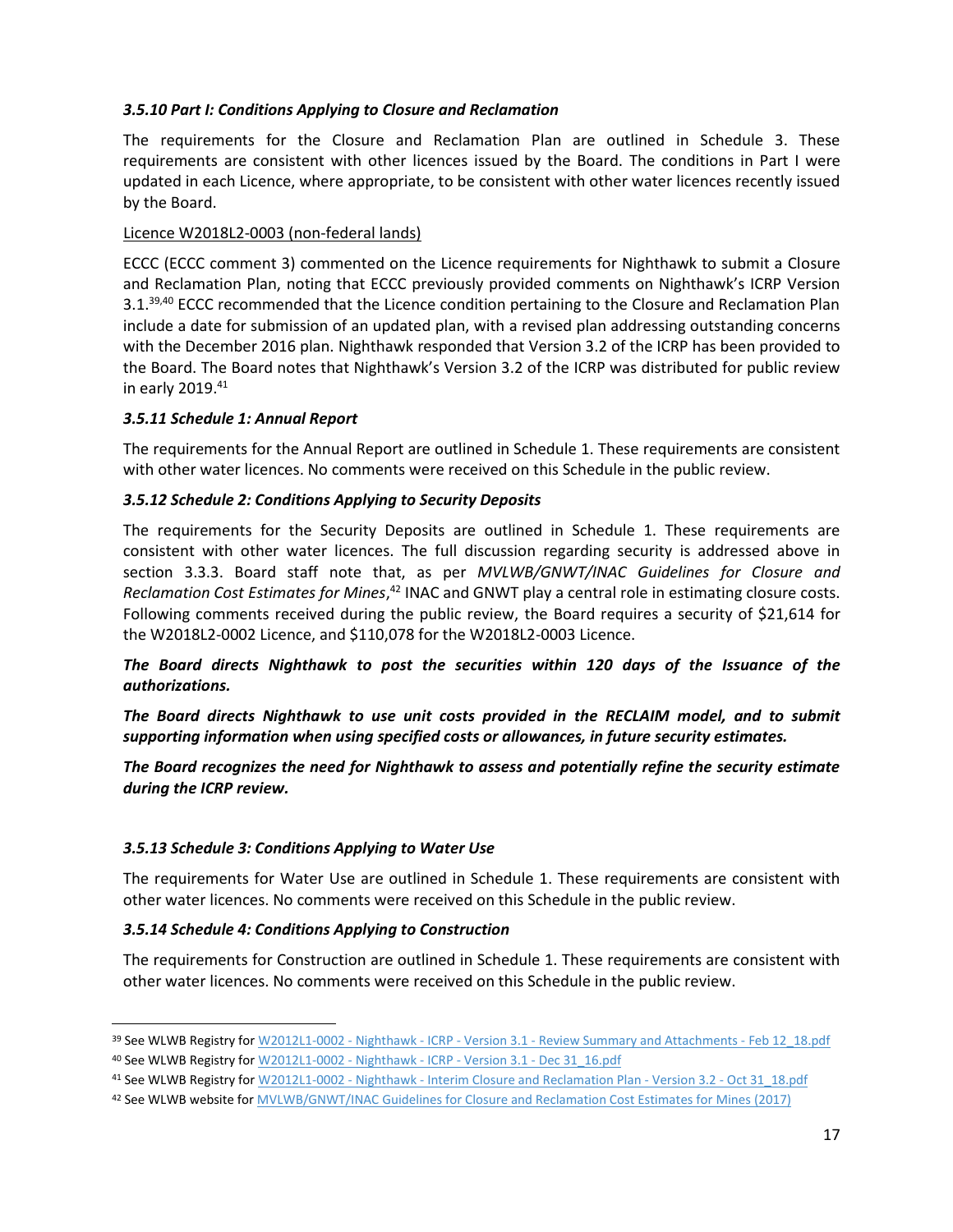#### *3.5.15 Surveillance Network Program (SNP) (W2018L2-0003 only)*

The SNP is one of the tools used to monitor water quality. GNWT-ENR (GNWT-ENR comment 29) commented that the Licence specifies that all water or wastes from the project that enters the receiving environment shall meet the EQC. GNWT-ENR notes that oil and grease is included on the list of parameters, but the sampling parameters in the Annex does not include oil and grease. GNWT-ENR recommended the Board provide rationale for not including oil and grease as a sampling parameter, or to clarify that this was an oversight. Nighthawk responded stating no comment. The Board notes that oil and grease is a sampling parameter in the current W2012L1-0002 Licence, but is not included as a sampling parameter for any existing SNP station included in the Annex. The Board has revised the SNP to include Oil and Grease as a sampling parameter for SNP station 5-2 in the Licence W2018L2-0003.

## <span id="page-17-0"></span>**3.6 Engagement Plan, Waste Management Plan, Incinerator Management Plan, Spill Contingency Plan, and Wildlife Mitigation and Monitoring Plan**

#### *3.6.1 Engagement Plan*

*The Board approves Version 3.0 of the Engagement Plan, and directs Nighthawk to include information on engagement specific to closure and reclamation in a revised version of the Engagement Plan. Nighthawk must work with Board staff to determine a timeline for this submission, which must be submitted no later than December 2020.*

Nighthawk submitted Version 3.0 of its Engagement Plan. Comments and proponent responses received during the public review are described below. The Board believes that all other issued raised in the public review were addressed.

INAC-CARD (INAC-CARD comment 2) requested that they be included in Nighthawk's Engagement Plan, noting that the two parties are refining their lines of communication. Nighthawk stated they would prefer to keep the Engagement Plan focussed on agencies such as aboriginal organizations and governments (as per the MVLWB guidelines) but will discuss a communication strategy for the joint use of the Colomac site directly with CIRNAC. INAC-CARD further recommended that the Tłįcho Government should be noted as lease holders and owners of the building "Big Blue", to which Nighthawk responded stating no comment. The Board believes the IRCP is the appropriate document for this information rather than the Engagement Plan, given the "Big Blue" building is located on the Colomac site.

GNWT-ENR (GNWT-ENR comment 34) commented that Appendix B lists the project summary and provides copies of previous letters sent to stakeholders, but that a copy of the stakeholder letter sent October 12, 2018 is not included. GNWT-ENR recommended the inclusion of the letter in Appendix B of the Engagement Plan. Nighthawk stated they would update the Engagement Plan and provide the letter. The Board notes that Nighthawk is not required to provide copies of written notification (such as stakeholder letters), but that the Board may request copies if disputes arise. The Board further notes that this information should be included in the Engagement Record, not the Engagement Plan. The Board's Engagement and Consultation Policy (the Policy) defines an engagement plan as "a forward-looking document that details times and approaches to engagement with the appropriate affected party over the life of the authorization or, for larger authorizations, over the life of the project. It should reflect the scope, scale, and context of the project", while the engagement record is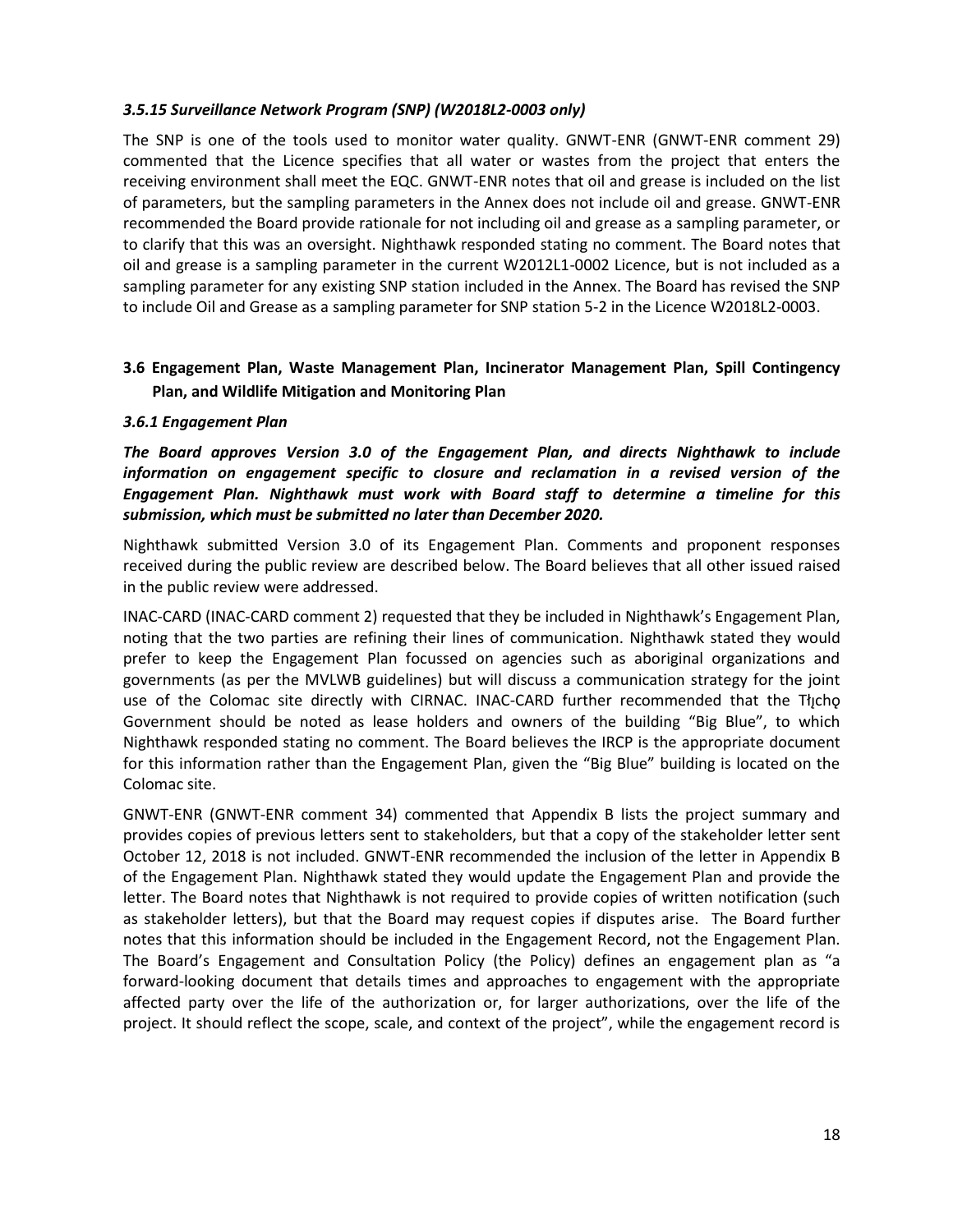a "summary and log which details the engagement processes and outcomes between the proponent and the affected parties".<sup>43</sup>

Board staff (Board staff comment 2) noted that the Engagement Plan did not reference closure and reclamation, and recommended Nighthawk provide details regarding engagement specific to closure and reclamation. Nighthawk confirmed they would update the Engagement Plan to include engagement specific to the ICRP. The Board believes that Nighthawk should include information on engagement specific to closure and reclamation in the next version of the Engagement Plan.

## *3.6.2 Waste Management Plan*

*The Board approves Version 3.0 of the Waste Management Plan, direct Nighthawk to submit Version 3.1 of the Waste Management Plan by February 28, 2019. Nighthawk is to work with Board staff to determine an alternative submission date if this timeline cannot be met. Version 3.1 must include the revisions as discussed in section 3.6.2.*

Nighthawk submitted Version 3.0 of its Waste Management Plan. Comments and proponent responses received during the public review are described below. The Board believes that all other issued raised in the public review were addressed. The Board requires an updated submission of the Waste Management Plan as described below.

GNWT-ENR (GNWT-ENR comment 5) recommended that if Nighthawk is using or generating hazardous wastes, they must register as a generator of hazardous wastes in the NWT and keep track of the disposal of hazardous waste. Nighthawk confirmed they would update the registration as a generator of hazardous waste under NTG386 (registered to Merc International Minerals Inc.), and stated the hazardous waste generator number NTG386 has been re-assigned from Merc International Minerals Inc. to Nighthawk Gold Corp. to reflect the company name change. The Board directs Nighthawk to confirm the updated registration as per Nighthawk's response to GNWT-ENR recommendation (GNWT-ENR comment 5).

GNWT-ENR (GNWT-ENR comment 35) noted that the Waste Management Plan explains that AMC206 is a biodegradable product that will be used as a lubricant when drilling casing, and that the AMC206 MSDS sheet provided in Appendix B does not specify if the product is biodegradable. GNWT-ENR recommended Nighthawk confirm whether AMC206 is biodegradable. Nighthawk confirmed that AMC206 is biodegradable and non-toxic, and a product sheet will be added to the Waste Management Plan. The Board directs Nighthawk to make this addition, as per Nighthawk's response to GNWT-ENR recommendation (GNWT-ENR comment 35).

GNWT-ENR (GNWT-ENR comment 37) recommended that Nighthawk provide additional descriptions or maps to show each site at smaller scale to identify the location for all waste management activities and the location of historical waste management activities. Nighthawk stated they would consider the inclusion of the information in the updated Waste Management Plan. The Board believes that maps and/or descriptions would help the Board and affected parties to better understand the activities related to Waste management undertaken on federal and non-federal land, and direct Nighthawk to include these in the Waste Management Plan.

GNWT-ENR (GNWT-ENR comment 38) recommended that Nighthawk include the *Waters Act* and Regulations in the listed acts, regulations, and guidelines in the Waste Management Plan. Nighthawk

 $\overline{\phantom{a}}$ 

<sup>43</sup> See WLWB website for the [MVLWB Engagement and Consultation Policy](https://mvlwb.com/sites/default/files/documents/wg/MVLWB%20Engagement%20and%20Consultation%20Policy%20-%20May%2015.pdf)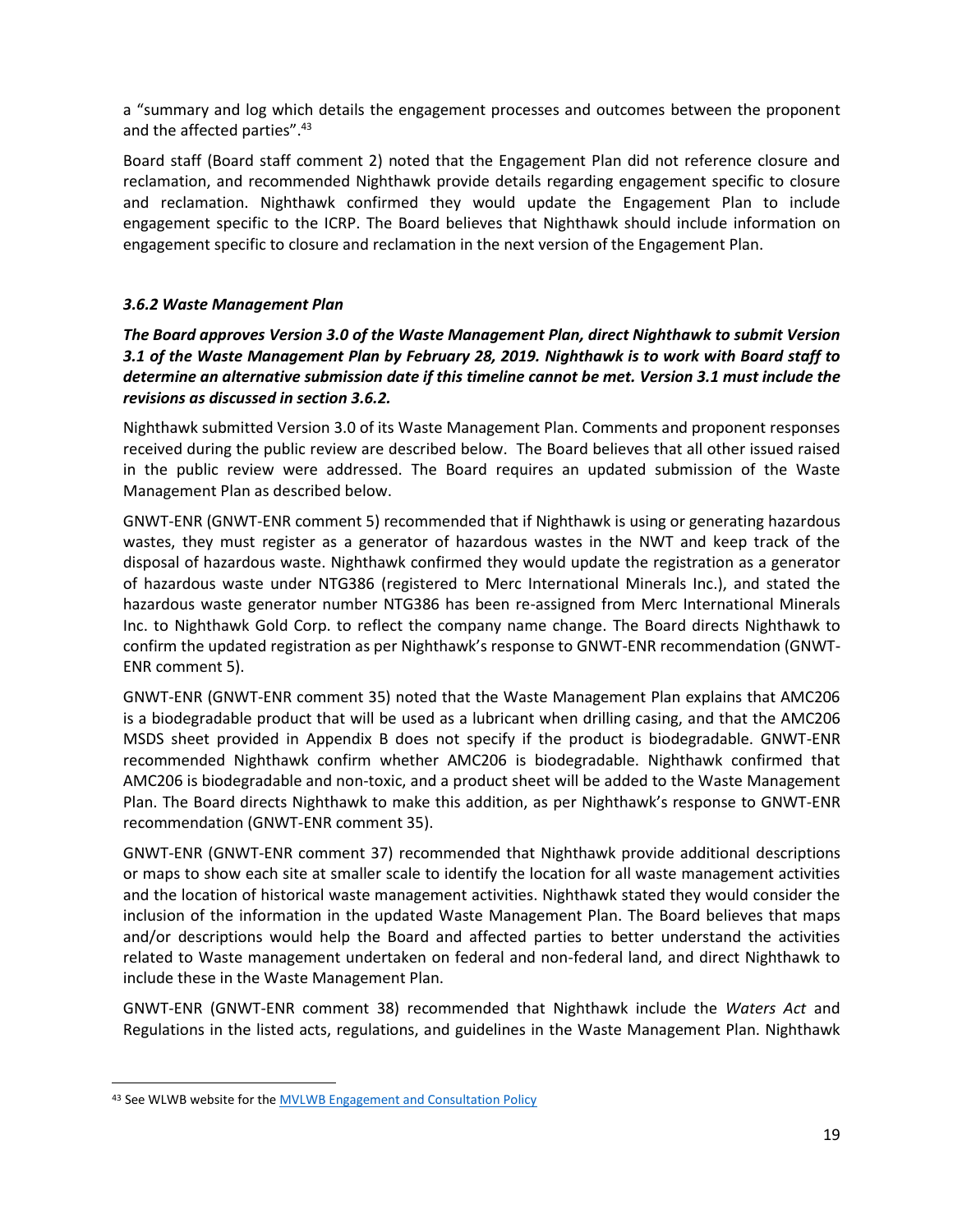confirmed they would. The Board directs Nighthawk to include this reference in the Waste Management Plan.

The INAC-NWT Inspector (INAC-NWT comment 21) commented that the Waste Management Plan states that drill water held in natural depressions will be inspected 'regularly' to monitor for overflow and/or runoff. The INAC-NWT Inspector preferred a timeframe commitment be used, recommending Nighthawk to define the intended meaning of 'regularly'. Nighthawk confirmed they would update the Waste Management Plan to state that checks are completed daily when the drill is in use. The Board believes that daily checks to monitor for overflow and/or runoff while drilling is an appropriate frequency. The Board directs Nighthawk to confirm these checks.

The INAC-NWT Inspector (INAC-NWT comment 22) commented that the Waste Management Plan states that hazardous waste will not be stockpiled onsite and will be shipped offsite, while the sentence following states hazardous waste will be kept in a secure location. The INAC-NWT Inspector recommended Nighthawk confirm how often the hazardous waste will be shipped offsite. Nighthawk confirmed they would update the Waste Management Plan to state that hazardous wastes are not stored on site for longer than one week and transported out on charter flights as available. The Board directs Nighthawk to state this in the Waste Management Plan.

GNWT-ENR (GNWT-ENR comment 2) commented that if the Proponent is planning on using an incineration for this project, that the Proponent only use the waste streams (identified in the Municipal Solid Wastes Suitable for Open Burning document located on the GNWT-ENR website) may be open burned without the use of an approved incinerator. Nighthawk confirmed they would add this information to a revised version of the Waste Management Plan as open burning may be required for clean wood waste. The Board directs Nighthawk to include this information in the Waste Management Plan.

GNWT-ENR (GNWT-ENR comment 41) commented that the training program in the Spill Contingency Plan does not include a training schedule or a record of individuals who have received training, and recommended that both should be included in the training program and kept onsite. Nighthawk stated they would consider inclusion of a training schedule and record in the updated Waste Management Plan. The Board agrees that a training record should be kept onsite, and directs Nighthawk to confirm this in the Waste Management Plan.

#### Incinerator Management Plan

Nighthawk submitted Version 3.0 of its Incinerator Management Plan. Comments and proponent responses received during the public review are described below. The Board believes that all other issued raised in the public review were addressed. The Board believes that this information should be included within the Waste Management Plan for future submissions, and directs Nighthawk to include this as an appendix in future versions of the Waste Management Plan.

GNWT-ENR (GNWT-ENR comment 3) recommended that at any time, or in the event that the Proponent intends to incinerate any waste streams, the Proponent should provide to the Board "Incineration Management Strategies" that demonstrate that the device and procedures selected are suitable to the waste stream intended for incineration. GNWT-ENR stated that otherwise, harmful releases of toxic compounds, will result. GNWT-ENR recommended that these incineration strategies should meet the emission limits established under the Canada-Wide Standards (CWS) for Dioxins and Furans (CCME 2001), CWS for Mercury Emissions (CCME 2000), and the NWT Ambient Air Quality Guidelines. GNWT-ENR also recommended that these strategies include several specific details on how waste is managed and incinerated, such as descriptions of waste streams for incineration, and recycling and waste segregation plans that control waste entering the incinerator. Nighthawk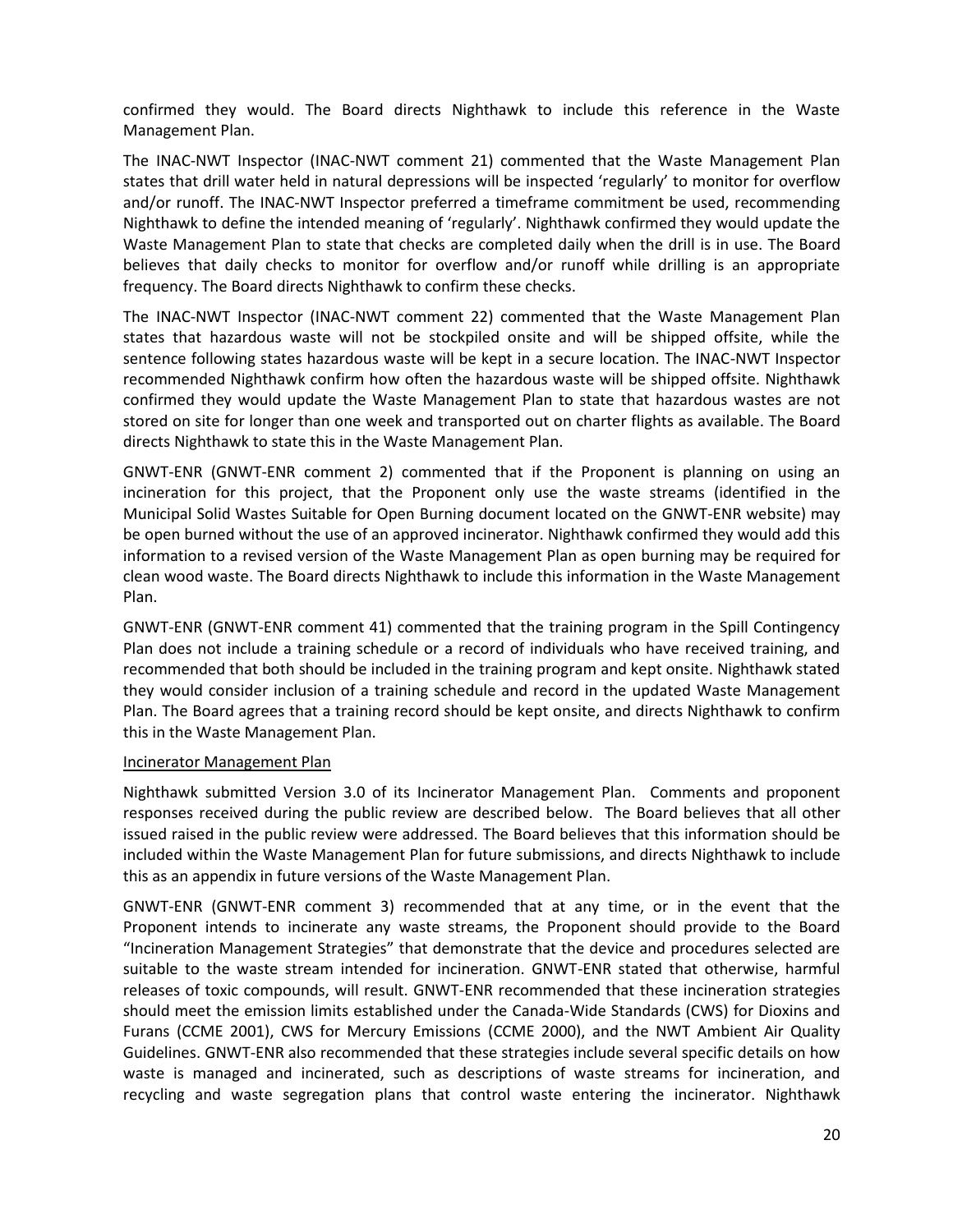confirmed that the Incinerator Management Plan will be revised to include all the requested items, with the exception of the emission measurement methods, which they stated is not applicable as the Project incinerates less than 26 tonnes of waste per year. The Board believes that this is appropriate, given Nighthawk's Waste Management Plan states that only combustible, non-hazardous waste will be incinerated. The Board believes that the Incinerator Management Plan should be revised to include the information, as stated by Nighthawk in the response to GNWT-ENR, and directs Nighthawk to revise the Incinerator Management Plan to include this information.

GNWT-ENR (GNWT-ENR comment 4) also recommended that residual ash from the incineration of non-segregated waste must be tested prior to disposal to ensure it meets the criteria specified in the NWT Environmental Guidelines for Industrial Waste Discharges. GNWT-ENR stated that incineration ash can be contaminated with toxic compounds and by-products such as dioxins and furans and should therefore be tested to ensure that it is disposed of in an appropriate and approved manner. Nighthawk confirmed that the Incinerator Management Plan will be revised to state that incinerator ash is tested before being transported from site and disposed by KBL Environmental Inc. The Board believes that this is appropriate, and directs Nighthawk to revise the Incinerator Management Plan to include this information.

## *3.6.3 Spill Contingency Plan*

*The Board approves Version 3.0 of the Spill Contingency Plan, direct Nighthawk to submit Version 3.1 of the Spill Contingency Plan by February 29, 2019. Nighthawk is to work with Board staff to determine an alternative submission date if this timeline cannot be met. Version 3.1 must include the revisions as discussed in section 3.6.3.*

Nighthawk submitted Version 3.0 of its Spill Contingency Plan (SCP). Comments and proponent responses received during the public review are described below. The Board believes that all other issued raised in the public review were addressed. The Board directs Nighthawk to revise the SCP to address the items discussed below.

GNWT-ENR (GNWT-ENR comment 39) recommended updating the figures in the SCP to align with the figures described in the site descriptions, as they did not match. Nighthawk confirmed this would be corrected in an updated SCP. The Board agrees this should be updated.

GNWT-ENR (GNWT-ENR comment 40) commented that there were tables missing from the Spill Contingency Plan which address spill events at the Damoti and Diversified sites, and that other tables in the document indicate that there is normally zero fuel stored at either site. GNWT-ENR recommended Nighthawk clarify if there is the potential for spill events at the Damoti and Diversified sites and to update the SCP accordingly. Nighthawk confirmed this would be updated in a revised SCP. The Board agrees this should be updated.

GNWT-ENR (GNWT-ENR comment 42) and the INAC-NWT Inspector (INAC-NWT comment25) commented that the SCP explains that waste liquid hydrocarbons will be incinerated, or removed from site and transported to an acceptable disposal facility. However, the Incinerator Management Plan states that hydrocarbons and hydrocarbon containing products will not be incinerated. GNWT-ENR and the INAC-NWT Inspector recommended Nighthawk clarify this, with GNWT-ENR recommending clarifications to either the SCP or Incinerator Management Plan accordingly. Nighthawk stated that no waste hydrocarbons will be incinerated, and this would be corrected in an updated SCP. The Board believes this should be corrected.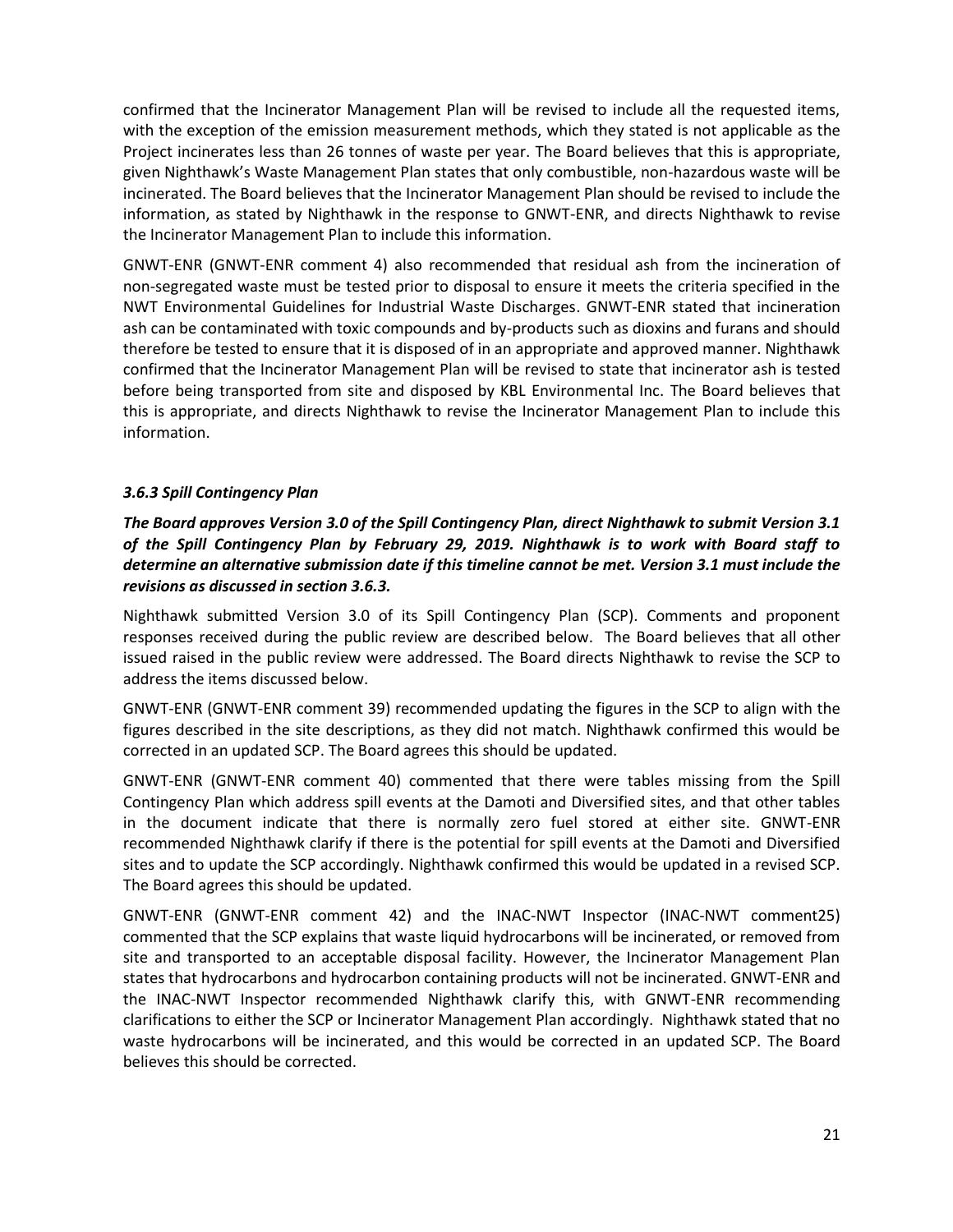GNWT-ENR (GNWT-ENR comment 43) commented that Nighthawk should follow best practices for fuel storage and spill containment during project activities. GNWT-ENR recommended that to assist in spill contingency planning, information is provided in the EPA Spill Contingency Planning and Reporting Regulations, and if further information is needed, ENR can directly aid in the development of the plan. Nighthawk stated the SCP would be updated to include this information. The Board believes that the SCP should include a reference to the Regulations, as recommended by GNWT-ENR.

The GNWT-Lands Inspector (GNWT-Lands comment 3) recommended the SCP be updated to include the GNWT Inspector contact information, as some operations will occur on non-federal land. Nighthawk confirmed the SCP would be updated to include this. The Board believes that the SCP should also include a map that clearly indicates where the federal and non-federal lands are, so Nighthawk can determine which Inspector to contact in the event of a spill. The Board also notes that section 2.7 (site description) states that a map of Damoti illustrating the location of the storage tanks is provided in figure 3. However, figure 3 is a map of the Colomac camp, and there is no Damoti site plan included in the SCP. The Board believes this should be corrected in the updated SCP.

The GNWT-Lands Inspector (GNWT-Lands comment 5) and the INAC-NWT Inspector (INAC-NWT comment #26) recommended updating and including the Immediately Reportable Quantities table in the SCP. Nighthawk confirmed the SCP would be updated to include this information. This Immediately Reportable Quantities table lists substances and the quantity which could be spilled before the NWT 24 hour spill line is contacted (e.g. if any amount of explosives is spilled, Nighthawk would contact the NWT Spill Line immediately). The Board believes this table should be included in the updated SCP.

#### *3.6.4 Wildlife Mitigation and Monitoring Plan*

## *The Board requests Nighthawk to work collaboratively with the GNWT-ENR and the Wek'èezhìi Renewable Resources Board on wildlife management aspects.*

Nighthawk submitted Version 3.0 of its Wildlife Mitigation and Monitoring Plan. Comments and proponent responses received during the public review are described below. The Board believes that all other issued raised in the public review were addressed. GNWT-ENR (comment 13) commented that the project area overlaps with the ranges of the following NWT-listed and/or pre-listed species:

- Boreal Caribou Threatened in the NWT
- Barren-ground Caribou Threatened in the NWT
- Grizzly Bear Special Concern in the NWT
- Little Brown Myotis (bat) Special Concern in the GNWT
- Wood Bison Threatened in the NWT

GNWT-ENR recommended that although the project overlaps with the range(s) of the species listed above, ENR is of the opinion that the scope, nature, areal extent, scale and/or timing of the proposed project are such that the likelihood of impacts to NWT-listed or pre-listed species at risk is minimal.

GNWT-ENR (comment #8 11) submitted several recommendations for Nighthawk's Wildlife Management Plan regarding animal habitats:

1. Conduct pre-activity surveys within 800m of the project footprint to identify active bear dens;